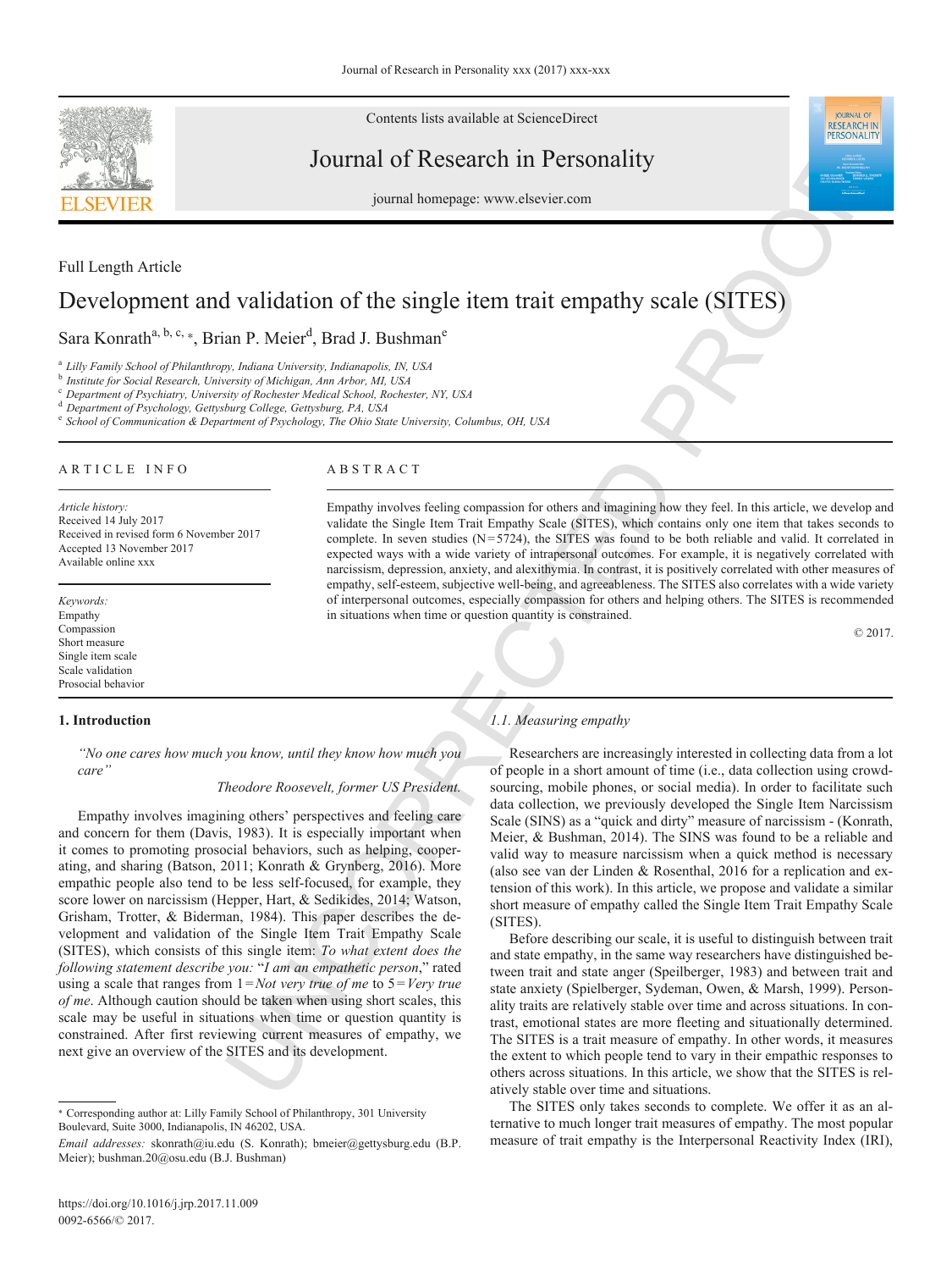which consists of 28 items that are evenly divided into four subscales, with seven items per subscale (Davis, 1983). *Fantasy* assesses the extent to which individuals identify with fictional characters (e.g., "When I am reading an interesting story or novel, I imagine how I would feel if the events in the story were happening to me"). *Perspective-taking* is a cognitive form of empathy, assessing the extent to which individuals spontaneously adopt another person's point of view (e.g., "Before criticizing somebody, I try to imagine how I would feel if I were in their place"). *Empathic concern* is an emotional form of empathy, assessing the extent to which individuals experience feelings of care and compassion for others (e.g., "When I see someone being taken advantage of, I feel kind of protective towards them"). *Personal distress* is a more self-focused emotional response to others, assessing the extent to which individuals experience discomfort and anxiety in response to others' suffering (e.g., "When I see someone who badly needs help in an emergency, I go to pieces"). For researchers who can afford to use a longer scale, and who are interested in these different dimensions of empathy, the IRI works very well. However, the SITES might be useful when researchers cannot afford to use the 28-item IRI, such as when the number of items in a large data-collection session are limited, or when researchers are interested in a single-dimension measure of empathy.

#### *1.2. Overview and scale development*

Our approach to validating the SITES was to demonstrate its correlation with another widely used empathy scale (i.e., the IRI), examine its test-retest reliability, and then provide correlations with a number of theoretically relevant intrapersonal and interpersonal outcomes. Across seven studies, using several different participant populations (total N=5724) and several different outcome measures, we present evidence for the SITES' discriminant validity, convergent validity, predictive validity, and test-retest reliability. We further divided the convergent and predictive validity outcomes into ones that are more intrapersonal (i.e. having implications for the self) versus interpersonal (i.e. having implications for others). This will help researchers to quickly determine whether this scale is relevant for their interests. (See Table 1 for scale descriptive statistics and Table 2 for an overview of the results.)

We chose the wording of the SITES carefully, aiming to create a face valid and easily understood measure of empathy that followed closely with scholars' development of the SINS (Konrath et al, 2014) and other single-item scales (e.g., the single-item self-esteem measure; Robins, Hendin, & Trzesniewski, 2001).

We examined readability statistics of the item at the following website: http://www.readability-score.com. The SITES has a Flesch-Kincaid grade level of 9.3 compared to a grade level of 7.9 for the IRI.<sup>1</sup> Thus, although not all respondents will likely fully understand the rich theoretical connotations of the term "empathetic," the readability data and popular use of the term "empathy" among the general public suggests that most adult respondents will be able to understand the meaning of this term. Researchers could, however, modify the SITES by including a definition of empathetic, such as "(Note: An empathetic person understands others' feelings, and experiences care and concern for them.) See Study 3.

#### **Table 1**

Descriptive statistics for all studies.

| Is identify with fictional characters (e.g.,<br>eresting story or novel, I imagine how I | Study                                                                                                                                          | Mean (SD) & Difference<br>from Midpoint                                                        | Sample Type        | Skewness Kurtosis  |                    |
|------------------------------------------------------------------------------------------|------------------------------------------------------------------------------------------------------------------------------------------------|------------------------------------------------------------------------------------------------|--------------------|--------------------|--------------------|
| the story were happening to me"). Per-<br>form of empathy, assessing the extent to       | $\mathbf{1}$                                                                                                                                   | SITES: $M = 4.02$ , $SD = 1.09$ <sup>***</sup><br>IRI EC: $M = 3.80$ ,                         | Online             | $-1.04$<br>$-0.34$ | 0.47<br>$-0.05$    |
| usly adopt another person's point of view<br>ebody, I try to imagine how I would feel    |                                                                                                                                                | $SD = 0.70$ ***<br>IRI PT: $M = 3.51$ , $SD = 0.64$ <sup>***</sup>                             |                    |                    |                    |
| <i>apathic concern</i> is an emotional form of                                           | 2A                                                                                                                                             | SITES: $M = 3.81$ , $SD = 0.95***$                                                             | College students   | $-0.16$<br>$-0.59$ | $-0.08$<br>$-0.06$ |
| to which individuals experience feelings                                                 | 2B                                                                                                                                             | SITES: $M=4.17$ , $SD=0.90***$                                                                 | Online and college | $-0.97$            | 0.57               |
| others (e.g., "When I see someone being                                                  | 3                                                                                                                                              | SITES: $M=3.80$ , $SD=0.98***$                                                                 | students<br>Online | $-0.69$            | 0.31               |
| d of protective towards them"). Personal                                                 | 4                                                                                                                                              | SITES: $M = 3.86$ , $SD = 1.02***$                                                             | Online             | $-0.76$            | $-0.80$            |
| d emotional response to others, assessing                                                | Time                                                                                                                                           |                                                                                                |                    |                    |                    |
| als experience discomfort and anxiety in                                                 | 1                                                                                                                                              | IRI EC: $M = 3.95$ ,                                                                           |                    | $-0.42$            | $-0.21$            |
| (e.g., "When I see someone who badly<br>I go to pieces"). For researchers who can        |                                                                                                                                                | $SD = 0.70$                                                                                    |                    |                    |                    |
| and who are interested in these different                                                | 4<br>Time                                                                                                                                      | SITES: $M = 3.89$ , $SD = 0.99***$                                                             | Online             | 0.29               | 0.38               |
| RI works very well. However, the SITES                                                   | 2                                                                                                                                              |                                                                                                |                    |                    |                    |
| hers cannot afford to use the 28-item IRI,                                               |                                                                                                                                                | IRI EC: M=3.88,                                                                                |                    | $-0.12$            | $-0.60$            |
| items in a large data-collection session                                                 | 5                                                                                                                                              | $SD = 0.72$ ***<br>SITES: $M=4.16$ , $SD=0.84$ <sup>***</sup>                                  | College students   | $-1.15$            | 1.90               |
| hers are interested in a single-dimension                                                | Time                                                                                                                                           |                                                                                                |                    |                    |                    |
|                                                                                          | 1                                                                                                                                              | IRI EC: $M = 3.92$ ,                                                                           |                    | $-0.52$            | 0.01               |
|                                                                                          |                                                                                                                                                | $SD = 0.61$ **                                                                                 |                    |                    |                    |
| lopment                                                                                  |                                                                                                                                                | IRI PT: $M = 3.59$ , $SD = 0.67$ <sup>***</sup>                                                |                    | $-0.66$            | 0.62               |
| ig the SITES was to demonstrate its cor-                                                 | 5<br>Time                                                                                                                                      | SITES: $M=4.14$ , $SD=0.74$ <sup>***</sup>                                                     | College students   | $-0.84$            | 1.06               |
| used empathy scale (i.e., the IRI), exam-                                                | 2                                                                                                                                              |                                                                                                |                    |                    |                    |
| nd then provide correlations with a num-                                                 |                                                                                                                                                | $IRI$ EC: $M = 3.79$ .                                                                         |                    | $-0.03$            | $-0.45$            |
| ntrapersonal and interpersonal outcomes.                                                 |                                                                                                                                                | $SD = 0.64$ ***<br>IRI PT: $M = 3.65$ , SD = 0.71 <sup>***</sup>                               |                    | $-0.41$            | 0.17               |
| several different participant populations                                                | 5                                                                                                                                              | SITES: $M=4.03$ , $SD=0.99$ <sup>***</sup>                                                     | College students   | $-0.95$            | 0.24               |
| different outcome measures, we present                                                   | Time                                                                                                                                           |                                                                                                |                    |                    |                    |
| scriminant validity, convergent validity,                                                | 3                                                                                                                                              | IRI EC: $M = 3.76$ ,                                                                           |                    | $-0.01$            | $-0.77$            |
| retest reliability. We further divided the<br>alidity outcomes into ones that are more   |                                                                                                                                                | $SD = 0.70$ ***                                                                                |                    |                    |                    |
| iplications for the self) versus interper-                                               | 6                                                                                                                                              | IRI PT: $M = 3.56$ , $SD = 0.67***$<br>SITES: $M = 3.81$ , $SD = 0.96$ ***                     | Online             | $-0.72$<br>$-0.47$ | 1.81<br>$-0.47$    |
| s for others). This will help researchers to                                             | $\tau$                                                                                                                                         | SITES: $M=4.07$ , $SD=0.96$ ***                                                                |                    | $-1.04$            | 0.95               |
| is scale is relevant for their interests. (See                                           |                                                                                                                                                | Note: We ran one sample <i>t</i> -tests to determine if the mean of the SITES (and IRI, where  |                    |                    |                    |
| statistics and Table 2 for an overview of                                                |                                                                                                                                                | applicable) was significantly different from the midpoint (3) of the scale. $\sim p < 10$ ,    |                    |                    |                    |
|                                                                                          |                                                                                                                                                | $p^* = 0.05$ , $p^* = 0.01$ , $p^* = 0.01$ . IRI = Interpersonal Reactivity Index, EC=empathic |                    |                    |                    |
| the SITES carefully, aiming to create a                                                  |                                                                                                                                                | concern; PT=perspective taking.                                                                |                    |                    |                    |
| tood measure of empathy that followed                                                    |                                                                                                                                                |                                                                                                |                    |                    |                    |
| pment of the SINS (Konrath et al, 2014)<br>e.g., the single-item self-esteem measure;    |                                                                                                                                                |                                                                                                |                    |                    |                    |
| vski, 2001).                                                                             | 2. Method                                                                                                                                      |                                                                                                |                    |                    |                    |
| is statistics of the item at the following                                               |                                                                                                                                                | All studies were conducted after being approved by the Institu-                                |                    |                    |                    |
| bility-score.com. The<br>SITES has                                                       |                                                                                                                                                | tional Review Boards of the authors' three universities. We docu-                              |                    |                    |                    |
| of 9.3 compared to a grade level of 7.9                                                  |                                                                                                                                                | mented informed consent in writing for the in-person studies, how-                             |                    |                    |                    |
| not all respondents will likely fully un-                                                |                                                                                                                                                | ever, the IRBs waived the requirement for written signatures for online                        |                    |                    |                    |
| connotations of the term "empathetic,"                                                   |                                                                                                                                                | studies, in which participants consented by clicking on a button. Data                         |                    |                    |                    |
| lar use of the term "empathy" among the                                                  |                                                                                                                                                | are available upon request to the first author. Researchers who wish to                        |                    |                    |                    |
| nost adult respondents will be able to un-                                               |                                                                                                                                                | conduct secondary analyses on de-identified datasets will receive them                         |                    |                    |                    |
| term. Researchers could, however, mod-<br>definition of empathetic, such as "(Note:      |                                                                                                                                                | upon presenting evidence of IRB approval and signing a data confi-                             |                    |                    |                    |
| stands others' feelings, and experiences                                                 | dentiality agreement. (See Supplementary Tables for all means, stan-<br>dard, deviations, Cronbach's alphas, correlations, and regression out- |                                                                                                |                    |                    |                    |
| See Study 3.                                                                             |                                                                                                                                                | put.) All participants were at least 18 years old.                                             |                    |                    |                    |
|                                                                                          |                                                                                                                                                |                                                                                                |                    |                    |                    |
|                                                                                          |                                                                                                                                                | 2.1. Power analysis                                                                            |                    |                    |                    |
| oved down to grade 7.6 by making one small                                               | We used correlation analyses to examine the relevant effects of                                                                                |                                                                                                |                    |                    |                    |

#### **2. Method**

## *2.1. Power analysis*

We used correlation analyses to examine the relevant effects of interest in each study. Subsequent analyses in some studies used ANOVAs or regression, but our main hypothesis in each study required a correlation analysis. We therefore based our power analyses on correlations. In order to calculate the sample size needed to

<sup>&</sup>lt;sup>1</sup> The readability level can be moved down to grade 7.6 by making one small change. To what extent does *this* statement describe you: "I am an empathetic person." In the current paper, we used the original version of the scale with adults, but recommend that researchers use this revised version for adolescent populations.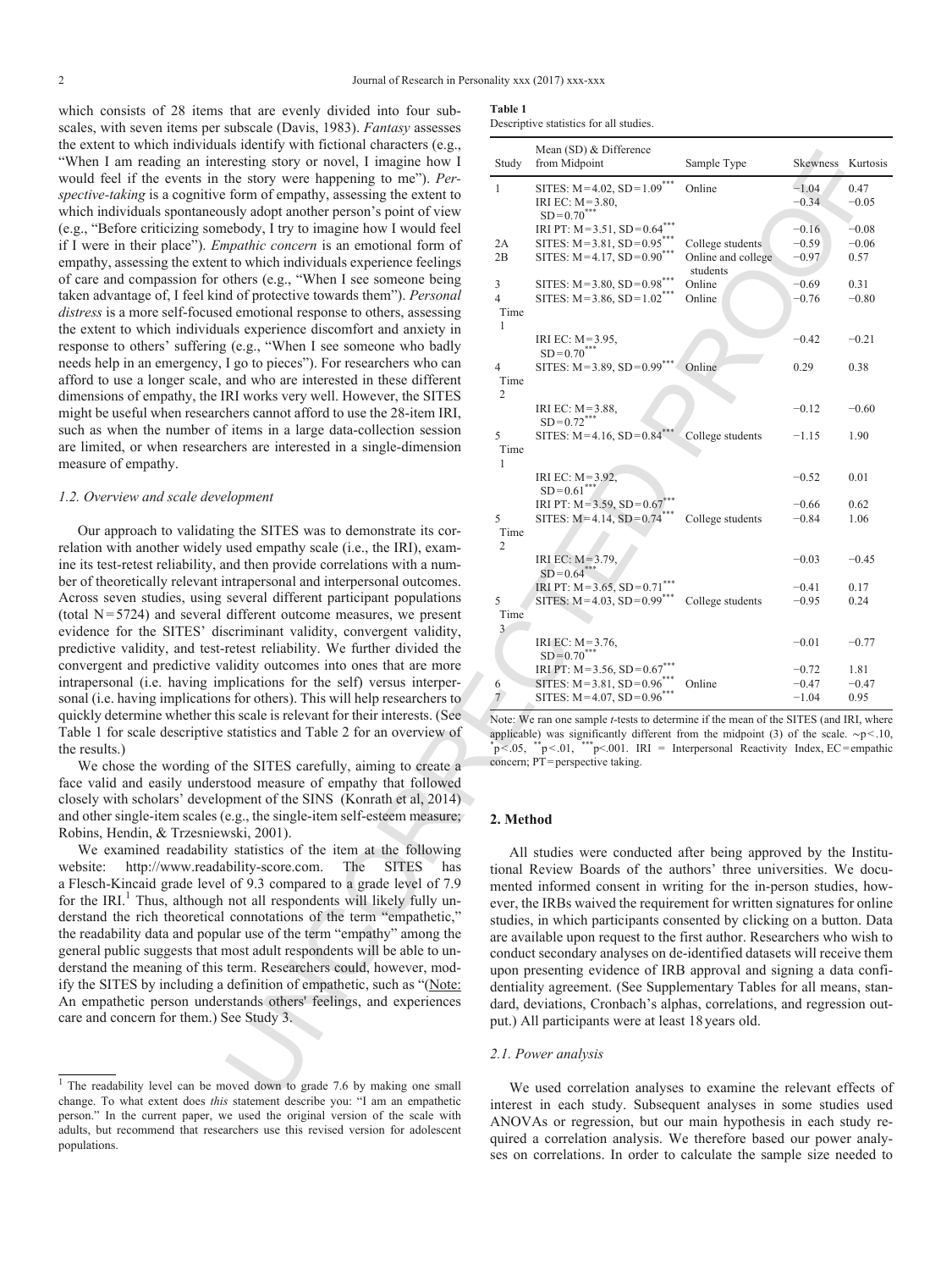| Table 2                   |  |
|---------------------------|--|
| Summary of SITES results. |  |

# **Table 2** (*Continued*)

| Measure                                   | Correlation with SITES                         | Correlation with<br>IRI                           | Study#             |
|-------------------------------------------|------------------------------------------------|---------------------------------------------------|--------------------|
|                                           |                                                |                                                   |                    |
| General                                   |                                                |                                                   |                    |
| properties<br>Empathy-related<br>measures | Fantasy: $r = 0.27***$                         |                                                   | Study 1            |
|                                           | Perspective taking: $r = 0.38$ ***             |                                                   | Study 1            |
|                                           | Empathic concern: $r=0.50***$                  |                                                   | Study 1            |
|                                           | Personal distress: $r = -0.08$ ***             |                                                   | Study 1            |
|                                           | Empathic concern: $r = 0.45***$                |                                                   | Study 4            |
|                                           | Fantasy: $r=0.03$                              |                                                   | Study 5            |
|                                           | Perspective taking: $r = 0.37***$              |                                                   | Study 5            |
|                                           | Empathic concern: $r=0.49$ ***                 |                                                   | Study 5            |
|                                           | Personal distress: $r=0.09$                    | $\overline{a}$                                    | Study 5            |
|                                           | Principle of care: $r=0.30$ <sup>**</sup>      | EC:                                               | Study 5            |
|                                           |                                                | $r = 0.49$ ***/PT:                                |                    |
|                                           |                                                | $r = 0.05$                                        |                    |
| Test-retest                               | 2 weeks: $r = 0.57$ ***                        | EC: $r = 0.80$ <sup>***</sup>                     | Study 4            |
| reliability                               | 3 weeks: $r = 0.67$ ***                        | EC:<br>$r = 0.80^{***} / PT$ :<br>$r = 0.77***$   | Study 5            |
|                                           | 6 months; $r = 0.62$ ***                       | EC:                                               | Study 5            |
|                                           |                                                | $r = 0.76$ ***/PT:<br>$r = 0.59***$               |                    |
| Demographic variables<br>Gender           | Males < Females                                | Males <females< td=""><td>Studies</td></females<> | Studies            |
|                                           |                                                |                                                   | $1-4, 6,$          |
|                                           |                                                |                                                   | & 7                |
|                                           | Males=Females                                  | EC & PT:                                          | Study 5            |
|                                           | Not applicable – college student               | Males=Females<br>Not applicable -                 | Studies            |
| Age                                       | samples                                        | college student                                   | 2A & 5             |
|                                           |                                                | samples                                           |                    |
|                                           | $r = 0.03 \sim$                                | EC:                                               | Study 1            |
|                                           |                                                | $r = 0.11$ ***/PT:<br>$r = -0.01$                 |                    |
|                                           | $r = 0.13$ <sup>*</sup>                        | N/A                                               | Study              |
|                                           |                                                |                                                   | 2B                 |
|                                           | $r = 0.02$                                     | N/A                                               | Study 3            |
|                                           | $r = 0.03$                                     | EC: $r=0.13***$                                   | Study 4            |
|                                           | $r = 0.20$ <sup>**</sup>                       | N/A                                               | Study 6            |
|                                           | $r = 0.16$ <sup>*</sup>                        | N/A                                               | Study 7            |
| Intrapersonal outcomes                    |                                                |                                                   |                    |
| Narcissism                                | SINS: $r = -0.11$ <sup>*</sup>                 | N/A                                               | Study 3            |
|                                           | SINS: $r = -0.08$ <sup>*</sup>                 | EC: $r = -0.33$ ***                               | Study 4            |
|                                           | SINS: $r = -0.32$ <sup>**</sup>                | EC:                                               | Study 5            |
|                                           |                                                | $r = -0.50^{***} / PT$ :                          |                    |
|                                           |                                                | $r = -0.30$ **                                    |                    |
|                                           | SINS: $r = -0.26$ ***<br>SINS: $r = -0.28$ *** | N/A                                               | Study 6            |
|                                           | NPI-40: r=-0.16                                | N/A<br>N/A                                        | Study 7            |
| Identification as                         | Self-identified environmentalists              | N/A                                               | Study 7<br>Study 3 |
| environmentalist                          | scored higher on SITES than                    |                                                   |                    |
|                                           | those who did not.                             |                                                   |                    |
| Life satisfaction                         | $r = 0.10$ <sup>**</sup>                       | $EC: r = 0.01$                                    | Study 4            |
| Depressive                                | $r = -0.07$ <sup>*</sup>                       | EC: $r = -0.10^*$                                 | Study 4            |
| symptoms                                  |                                                |                                                   |                    |
| Anxiety                                   | $r = -0.08$ <sup>*</sup>                       | EC: $r = -0.07^*$                                 | Study 4            |
| symptoms<br>Psychological                 | Growth: $r = 0.29$ **                          | EC:                                               |                    |
| well-being                                |                                                | $r = 0.41***/PT$ :                                | Study 5            |
|                                           |                                                | $r = 0.38$ ***                                    |                    |
|                                           | Positive relations with others:                | EC:                                               | Study 5            |
|                                           | $r = 0.28$ <sup>**</sup>                       | $r = 0.39$ ***/PT:                                |                    |
|                                           |                                                | $r = 0.17$                                        |                    |
|                                           | Autonomy: $r = -0.06$                          | $EC: r=0.06$ / PT:                                | Study 5            |
|                                           |                                                | $r = 0.14$                                        |                    |
|                                           | Mastery: $r=0.11$                              | $EC: r=0.08 / PT$                                 | Study 5            |
|                                           |                                                | $r = 0.08$                                        |                    |
|                                           | Purpose: $r=0.05$                              | EC: $r=0.27^{\degree}/$ PT:<br>$r = -0.08$        | Study 5            |

| IRI<br>Study $#$<br>Self-acceptance: $r = -0.03$<br>EC:<br>Study 5<br>$r = 0.28^{\degree} / PT$<br>$r = 0.09$<br>Rosenberg: $r=0.13***$<br>EC: $r=0.25$<br>Self-esteem<br>Study 1<br>Study 4<br>$SISE: r=0.06$<br>N/A<br>Study 6<br>$xing: r=0.38***$<br>Total alexithymia: $r=-0.25***$<br>N/A<br>Alexithymia<br>Study 6<br>Study 1<br>ern: $r = 0.50***$<br>Difficulty identifying feelings:<br>Study 1<br>Study 6<br>ess: $r = -0.08$ ***<br>$r = -0.19$ **<br>Study 1<br>ern: $r = 0.45***$<br>Difficulty describing feelings:<br>Study 4<br>Study 6<br>$r = 0.22$ <sup>***</sup><br>Study 5<br>$\sin g$ : r=0.37***<br>Study 5<br>Externally oriented thinking:<br>Study 6<br>ern: $r = 0.49$ ***<br>$r = -0.25$<br>Study 5<br>$r = 0.21$ ***<br>N/A<br>Study 5<br>Openness<br>Study<br>re: $r = 0.30$ <sup>**</sup><br>EC:<br>Study 5<br>2A<br>$r = 0.49$ ***/PT:<br>$r = 0.02$<br>Study<br>$r = 0.05$<br>2B<br>$57***$<br>EC: $r = 0.80$ <sup>***</sup><br>N/A<br>Study 4<br>Conscientiousness<br>$r = 0.05$<br>Study<br>2A<br>$57***$<br>$r = -0.15$ **<br>EC:<br>Study 5<br>Study<br>$r = 0.80$ <sup>***</sup> / PT:<br>2B<br>$r = 0.77***$<br>Extraversion<br>$r = 0.07$<br>N/A<br>Study<br>$.62***$<br>EC:<br>2A<br>Study 5<br>$r = 0.76$ ***/PT:<br>$r = 0.08$<br>Study<br>$r = 0.59$ ***<br>2B<br>$r = 0.47***$<br>N/A<br>Agreeableness<br>Study<br>Males <females<br>Studies<br/>2A<br/><math>r = 0.12</math><sup>*</sup><br/><math>1-4, 6,</math><br/>Study<br/>&amp; 7<br/>2B<br/>EC &amp; PT:<br/><math>r = 0.04</math><br/>N/A<br/>Neuroticism<br/>Study 5<br/>Study<br/>Males=Females<br/>2A<br/>- college student<br/>Not applicable <math>-</math><br/>Studies<br/><math>r = -0.07</math><br/>Study<br/>college student<br/>2A &amp; 5<br/>2B<br/>Reward<br/>samples<br/>Social rewards:<br/>EC:<br/>preferences<br/>Study 1<br/><math>r = 0.11</math><sup>***</sup>/ PT:<br/>Helping others: <math>r=0.34***</math><br/>EC: <math>r=0.58</math>***<br/>Study 4<br/>Seeing best friend: <math>r=0.26</math>***<br/>EC: <math>r=0.44</math><sup>****</sup><br/><math>r = -0.01</math><br/>Study 4<br/>N/A<br/>Favorite sexual activity: <math>r = 0.08</math><br/>EC: <math>r=0.05</math><br/>Study 4<br/>Study<br/>2B<br/>Non-social rewards:<br/>Self-esteem boosts: <math>r=0.23</math>***<br/>EC: <math>r=0.32</math>***<br/>N/A<br/>Study 3<br/>Study 4<br/>EC: <math>r = 0.13***</math><br/>Eating favorite food: <math>r=0.21</math>***<br/>EC: <math>r = 0.20</math>***<br/>Study 4<br/>Study 4<br/>Receiving paycheck: <math>r=0.16***</math><br/>EC: <math>r=0.26***</math><br/>N/A<br/>Study 6<br/>Study 4<br/>EC: <math>r = -0.08</math><sup>*</sup><br/>N/A<br/>Favorite alcoholic beverage:<br/>Study 7<br/>Study 4<br/><math>r = 0.04</math><br/>N/A<br/>Interpersonal outcomes<br/>Study 3<br/>EC: <math>r = -0.33***</math><br/>Adult attachment<br/>Positive models of the self:<br/>EC:<br/>Study 4<br/>Study 5<br/><math>r = 0.44</math>***<br/><math>r = 0.36</math><sup>**</sup>/ PT:<br/>EC:<br/>Study 5<br/><math>r = -0.50</math>***/PT:<br/><math>r = 0.24</math><sup>*</sup><br/><math>r = -0.30</math><sup>**</sup><br/>EC: <math>r = 0.06 / PT</math>: Study 5<br/>Positive models of others:<br/>N/A<br/><math>r = 0.16</math><br/>Study 6<br/><math>r = 0.08</math><br/><math>8***</math><br/>Pro-environmental <math>\beta=0.17</math>***<br/>N/A<br/>Study 7<br/>N/A<br/>Study 3<br/><math>.16*</math><br/>behaviors<br/>N/A<br/>Study 7<br/>environmentalists<br/>N/A<br/>Study 3<br/>Recognizing<br/>College students: <math>r = -0.10</math><br/>EC:<br/>Study 5<br/>on SITES than<br/>others' facial<br/><math>r = -0.08 / PT</math><br/>expressions of<br/><math>r = -0.16</math><br/>l not.<br/><math>EC: r = 0.01</math><br/>Study 4<br/>emotion<br/>Online adults: <math>r=0.18</math>**<br/>EC: <math>r = -0.10^{\degree}</math><br/>Study 4<br/>N/A<br/>Study 6<br/><math>r = 0.04</math><br/>Aggressive<br/>N/A<br/>Study 7<br/>EC: <math>r = -0.07</math><sup>*</sup><br/>cognitions<br/>Study 4<br/>Research assistant<br/><math>r = -0.08</math><br/>EC:<br/>Study 5<br/><math>29^{**}</math><br/>EC:<br/>rating of<br/><math>r = 0.18 \sim</math>/ PT:<br/>Study 5<br/><math>r = 0.41</math>***/PT:<br/>participant<br/><math>r = -0.13</math><br/><math>r = 0.38***</math><br/>empathy<br/>Compassion: <math>r=0.35***</math><br/>ons with others:<br/>EC:<br/>Emotional<br/>EC:<br/>Study 5<br/>Study 5<br/><math>r = 0.39</math>***/PT:<br/><math>r = 0.43</math>***/PT:<br/>responses to<br/><math>r = 0.23</math><sup>*</sup><br/><math>r = 0.17</math><br/>others in distress<br/><math>-0.06</math><br/>EC:<br/>EC: <math>r = 0.06 / PT</math>: Study 5<br/>Distress for Katie: <math>r=0.21\sim</math><br/>Study 5<br/><math>r = 0.44</math>***/PT:<br/><math>r = 0.14</math><br/>EC: <math>r = 0.08 / PT</math>: Study 5<br/><math>r = 0.11</math><br/>Personal distress: <math>r=0.24</math><sup>*</sup><br/>EC:<br/><math>r = 0.08</math><br/>Study 5<br/><math>r = 0.29</math><sup>**</sup>/ PT:<br/>EC: <math>r = 0.27^{\ast}/</math> PT: Study 5<br/><math>r = -0.08</math><br/><math>r = 0.10</math></females<br> |                         | Correlation with | Measure | Correlation with SITES | Correlation with<br>IRI | Study# |
|------------------------------------------------------------------------------------------------------------------------------------------------------------------------------------------------------------------------------------------------------------------------------------------------------------------------------------------------------------------------------------------------------------------------------------------------------------------------------------------------------------------------------------------------------------------------------------------------------------------------------------------------------------------------------------------------------------------------------------------------------------------------------------------------------------------------------------------------------------------------------------------------------------------------------------------------------------------------------------------------------------------------------------------------------------------------------------------------------------------------------------------------------------------------------------------------------------------------------------------------------------------------------------------------------------------------------------------------------------------------------------------------------------------------------------------------------------------------------------------------------------------------------------------------------------------------------------------------------------------------------------------------------------------------------------------------------------------------------------------------------------------------------------------------------------------------------------------------------------------------------------------------------------------------------------------------------------------------------------------------------------------------------------------------------------------------------------------------------------------------------------------------------------------------------------------------------------------------------------------------------------------------------------------------------------------------------------------------------------------------------------------------------------------------------------------------------------------------------------------------------------------------------------------------------------------------------------------------------------------------------------------------------------------------------------------------------------------------------------------------------------------------------------------------------------------------------------------------------------------------------------------------------------------------------------------------------------------------------------------------------------------------------------------------------------------------------------------------------------------------------------------------------------------------------------------------------------------------------------------------------------------------------------------------------------------------------------------------------------------------------------------------------------------------------------------------------------------------------------------------------------------------------------------------------------------------------------------------------------------------------------------------------------------------------------------------------------------------------------------------------------------------------------------------------------------------------------------------------------------------------------------------------------------------------------------------------------------------------------------------------------------------------------------------------------------------------------------------------------------------------------------------------------------------------------------------------------------------------------------------------------------------------------------------------------------------------------------------------------------------------------------------------------------------------------------------------------------------------------------------------------------------------------------------------------------------------------------------------------------------------------------------------------------------------------------------------------------------------------------------------------------------------------------------------------------------------------------------------------------------------------------------------------------------------------------------------------------------------------------------------------------------------------------------------------------------------------------------------------------------------------------------------------------------------------------------------|-------------------------|------------------|---------|------------------------|-------------------------|--------|
|                                                                                                                                                                                                                                                                                                                                                                                                                                                                                                                                                                                                                                                                                                                                                                                                                                                                                                                                                                                                                                                                                                                                                                                                                                                                                                                                                                                                                                                                                                                                                                                                                                                                                                                                                                                                                                                                                                                                                                                                                                                                                                                                                                                                                                                                                                                                                                                                                                                                                                                                                                                                                                                                                                                                                                                                                                                                                                                                                                                                                                                                                                                                                                                                                                                                                                                                                                                                                                                                                                                                                                                                                                                                                                                                                                                                                                                                                                                                                                                                                                                                                                                                                                                                                                                                                                                                                                                                                                                                                                                                                                                                                                                                                                                                                                                                                                                                                                                                                                                                                                                                                                                                                                                                      | th SITES                |                  |         |                        |                         |        |
|                                                                                                                                                                                                                                                                                                                                                                                                                                                                                                                                                                                                                                                                                                                                                                                                                                                                                                                                                                                                                                                                                                                                                                                                                                                                                                                                                                                                                                                                                                                                                                                                                                                                                                                                                                                                                                                                                                                                                                                                                                                                                                                                                                                                                                                                                                                                                                                                                                                                                                                                                                                                                                                                                                                                                                                                                                                                                                                                                                                                                                                                                                                                                                                                                                                                                                                                                                                                                                                                                                                                                                                                                                                                                                                                                                                                                                                                                                                                                                                                                                                                                                                                                                                                                                                                                                                                                                                                                                                                                                                                                                                                                                                                                                                                                                                                                                                                                                                                                                                                                                                                                                                                                                                                      |                         |                  |         |                        |                         |        |
|                                                                                                                                                                                                                                                                                                                                                                                                                                                                                                                                                                                                                                                                                                                                                                                                                                                                                                                                                                                                                                                                                                                                                                                                                                                                                                                                                                                                                                                                                                                                                                                                                                                                                                                                                                                                                                                                                                                                                                                                                                                                                                                                                                                                                                                                                                                                                                                                                                                                                                                                                                                                                                                                                                                                                                                                                                                                                                                                                                                                                                                                                                                                                                                                                                                                                                                                                                                                                                                                                                                                                                                                                                                                                                                                                                                                                                                                                                                                                                                                                                                                                                                                                                                                                                                                                                                                                                                                                                                                                                                                                                                                                                                                                                                                                                                                                                                                                                                                                                                                                                                                                                                                                                                                      | 27                      |                  |         |                        |                         |        |
|                                                                                                                                                                                                                                                                                                                                                                                                                                                                                                                                                                                                                                                                                                                                                                                                                                                                                                                                                                                                                                                                                                                                                                                                                                                                                                                                                                                                                                                                                                                                                                                                                                                                                                                                                                                                                                                                                                                                                                                                                                                                                                                                                                                                                                                                                                                                                                                                                                                                                                                                                                                                                                                                                                                                                                                                                                                                                                                                                                                                                                                                                                                                                                                                                                                                                                                                                                                                                                                                                                                                                                                                                                                                                                                                                                                                                                                                                                                                                                                                                                                                                                                                                                                                                                                                                                                                                                                                                                                                                                                                                                                                                                                                                                                                                                                                                                                                                                                                                                                                                                                                                                                                                                                                      |                         |                  |         |                        |                         |        |
|                                                                                                                                                                                                                                                                                                                                                                                                                                                                                                                                                                                                                                                                                                                                                                                                                                                                                                                                                                                                                                                                                                                                                                                                                                                                                                                                                                                                                                                                                                                                                                                                                                                                                                                                                                                                                                                                                                                                                                                                                                                                                                                                                                                                                                                                                                                                                                                                                                                                                                                                                                                                                                                                                                                                                                                                                                                                                                                                                                                                                                                                                                                                                                                                                                                                                                                                                                                                                                                                                                                                                                                                                                                                                                                                                                                                                                                                                                                                                                                                                                                                                                                                                                                                                                                                                                                                                                                                                                                                                                                                                                                                                                                                                                                                                                                                                                                                                                                                                                                                                                                                                                                                                                                                      |                         |                  |         |                        |                         |        |
|                                                                                                                                                                                                                                                                                                                                                                                                                                                                                                                                                                                                                                                                                                                                                                                                                                                                                                                                                                                                                                                                                                                                                                                                                                                                                                                                                                                                                                                                                                                                                                                                                                                                                                                                                                                                                                                                                                                                                                                                                                                                                                                                                                                                                                                                                                                                                                                                                                                                                                                                                                                                                                                                                                                                                                                                                                                                                                                                                                                                                                                                                                                                                                                                                                                                                                                                                                                                                                                                                                                                                                                                                                                                                                                                                                                                                                                                                                                                                                                                                                                                                                                                                                                                                                                                                                                                                                                                                                                                                                                                                                                                                                                                                                                                                                                                                                                                                                                                                                                                                                                                                                                                                                                                      |                         |                  |         |                        |                         |        |
|                                                                                                                                                                                                                                                                                                                                                                                                                                                                                                                                                                                                                                                                                                                                                                                                                                                                                                                                                                                                                                                                                                                                                                                                                                                                                                                                                                                                                                                                                                                                                                                                                                                                                                                                                                                                                                                                                                                                                                                                                                                                                                                                                                                                                                                                                                                                                                                                                                                                                                                                                                                                                                                                                                                                                                                                                                                                                                                                                                                                                                                                                                                                                                                                                                                                                                                                                                                                                                                                                                                                                                                                                                                                                                                                                                                                                                                                                                                                                                                                                                                                                                                                                                                                                                                                                                                                                                                                                                                                                                                                                                                                                                                                                                                                                                                                                                                                                                                                                                                                                                                                                                                                                                                                      |                         |                  |         |                        |                         |        |
|                                                                                                                                                                                                                                                                                                                                                                                                                                                                                                                                                                                                                                                                                                                                                                                                                                                                                                                                                                                                                                                                                                                                                                                                                                                                                                                                                                                                                                                                                                                                                                                                                                                                                                                                                                                                                                                                                                                                                                                                                                                                                                                                                                                                                                                                                                                                                                                                                                                                                                                                                                                                                                                                                                                                                                                                                                                                                                                                                                                                                                                                                                                                                                                                                                                                                                                                                                                                                                                                                                                                                                                                                                                                                                                                                                                                                                                                                                                                                                                                                                                                                                                                                                                                                                                                                                                                                                                                                                                                                                                                                                                                                                                                                                                                                                                                                                                                                                                                                                                                                                                                                                                                                                                                      |                         |                  |         |                        |                         |        |
|                                                                                                                                                                                                                                                                                                                                                                                                                                                                                                                                                                                                                                                                                                                                                                                                                                                                                                                                                                                                                                                                                                                                                                                                                                                                                                                                                                                                                                                                                                                                                                                                                                                                                                                                                                                                                                                                                                                                                                                                                                                                                                                                                                                                                                                                                                                                                                                                                                                                                                                                                                                                                                                                                                                                                                                                                                                                                                                                                                                                                                                                                                                                                                                                                                                                                                                                                                                                                                                                                                                                                                                                                                                                                                                                                                                                                                                                                                                                                                                                                                                                                                                                                                                                                                                                                                                                                                                                                                                                                                                                                                                                                                                                                                                                                                                                                                                                                                                                                                                                                                                                                                                                                                                                      | $^{13}$                 |                  |         |                        |                         |        |
|                                                                                                                                                                                                                                                                                                                                                                                                                                                                                                                                                                                                                                                                                                                                                                                                                                                                                                                                                                                                                                                                                                                                                                                                                                                                                                                                                                                                                                                                                                                                                                                                                                                                                                                                                                                                                                                                                                                                                                                                                                                                                                                                                                                                                                                                                                                                                                                                                                                                                                                                                                                                                                                                                                                                                                                                                                                                                                                                                                                                                                                                                                                                                                                                                                                                                                                                                                                                                                                                                                                                                                                                                                                                                                                                                                                                                                                                                                                                                                                                                                                                                                                                                                                                                                                                                                                                                                                                                                                                                                                                                                                                                                                                                                                                                                                                                                                                                                                                                                                                                                                                                                                                                                                                      |                         |                  |         |                        |                         |        |
|                                                                                                                                                                                                                                                                                                                                                                                                                                                                                                                                                                                                                                                                                                                                                                                                                                                                                                                                                                                                                                                                                                                                                                                                                                                                                                                                                                                                                                                                                                                                                                                                                                                                                                                                                                                                                                                                                                                                                                                                                                                                                                                                                                                                                                                                                                                                                                                                                                                                                                                                                                                                                                                                                                                                                                                                                                                                                                                                                                                                                                                                                                                                                                                                                                                                                                                                                                                                                                                                                                                                                                                                                                                                                                                                                                                                                                                                                                                                                                                                                                                                                                                                                                                                                                                                                                                                                                                                                                                                                                                                                                                                                                                                                                                                                                                                                                                                                                                                                                                                                                                                                                                                                                                                      |                         |                  |         |                        |                         |        |
|                                                                                                                                                                                                                                                                                                                                                                                                                                                                                                                                                                                                                                                                                                                                                                                                                                                                                                                                                                                                                                                                                                                                                                                                                                                                                                                                                                                                                                                                                                                                                                                                                                                                                                                                                                                                                                                                                                                                                                                                                                                                                                                                                                                                                                                                                                                                                                                                                                                                                                                                                                                                                                                                                                                                                                                                                                                                                                                                                                                                                                                                                                                                                                                                                                                                                                                                                                                                                                                                                                                                                                                                                                                                                                                                                                                                                                                                                                                                                                                                                                                                                                                                                                                                                                                                                                                                                                                                                                                                                                                                                                                                                                                                                                                                                                                                                                                                                                                                                                                                                                                                                                                                                                                                      | $\text{ess: } r = 0.09$ |                  |         |                        |                         |        |
|                                                                                                                                                                                                                                                                                                                                                                                                                                                                                                                                                                                                                                                                                                                                                                                                                                                                                                                                                                                                                                                                                                                                                                                                                                                                                                                                                                                                                                                                                                                                                                                                                                                                                                                                                                                                                                                                                                                                                                                                                                                                                                                                                                                                                                                                                                                                                                                                                                                                                                                                                                                                                                                                                                                                                                                                                                                                                                                                                                                                                                                                                                                                                                                                                                                                                                                                                                                                                                                                                                                                                                                                                                                                                                                                                                                                                                                                                                                                                                                                                                                                                                                                                                                                                                                                                                                                                                                                                                                                                                                                                                                                                                                                                                                                                                                                                                                                                                                                                                                                                                                                                                                                                                                                      |                         |                  |         |                        |                         |        |
|                                                                                                                                                                                                                                                                                                                                                                                                                                                                                                                                                                                                                                                                                                                                                                                                                                                                                                                                                                                                                                                                                                                                                                                                                                                                                                                                                                                                                                                                                                                                                                                                                                                                                                                                                                                                                                                                                                                                                                                                                                                                                                                                                                                                                                                                                                                                                                                                                                                                                                                                                                                                                                                                                                                                                                                                                                                                                                                                                                                                                                                                                                                                                                                                                                                                                                                                                                                                                                                                                                                                                                                                                                                                                                                                                                                                                                                                                                                                                                                                                                                                                                                                                                                                                                                                                                                                                                                                                                                                                                                                                                                                                                                                                                                                                                                                                                                                                                                                                                                                                                                                                                                                                                                                      |                         |                  |         |                        |                         |        |
|                                                                                                                                                                                                                                                                                                                                                                                                                                                                                                                                                                                                                                                                                                                                                                                                                                                                                                                                                                                                                                                                                                                                                                                                                                                                                                                                                                                                                                                                                                                                                                                                                                                                                                                                                                                                                                                                                                                                                                                                                                                                                                                                                                                                                                                                                                                                                                                                                                                                                                                                                                                                                                                                                                                                                                                                                                                                                                                                                                                                                                                                                                                                                                                                                                                                                                                                                                                                                                                                                                                                                                                                                                                                                                                                                                                                                                                                                                                                                                                                                                                                                                                                                                                                                                                                                                                                                                                                                                                                                                                                                                                                                                                                                                                                                                                                                                                                                                                                                                                                                                                                                                                                                                                                      |                         |                  |         |                        |                         |        |
|                                                                                                                                                                                                                                                                                                                                                                                                                                                                                                                                                                                                                                                                                                                                                                                                                                                                                                                                                                                                                                                                                                                                                                                                                                                                                                                                                                                                                                                                                                                                                                                                                                                                                                                                                                                                                                                                                                                                                                                                                                                                                                                                                                                                                                                                                                                                                                                                                                                                                                                                                                                                                                                                                                                                                                                                                                                                                                                                                                                                                                                                                                                                                                                                                                                                                                                                                                                                                                                                                                                                                                                                                                                                                                                                                                                                                                                                                                                                                                                                                                                                                                                                                                                                                                                                                                                                                                                                                                                                                                                                                                                                                                                                                                                                                                                                                                                                                                                                                                                                                                                                                                                                                                                                      |                         |                  |         |                        |                         |        |
|                                                                                                                                                                                                                                                                                                                                                                                                                                                                                                                                                                                                                                                                                                                                                                                                                                                                                                                                                                                                                                                                                                                                                                                                                                                                                                                                                                                                                                                                                                                                                                                                                                                                                                                                                                                                                                                                                                                                                                                                                                                                                                                                                                                                                                                                                                                                                                                                                                                                                                                                                                                                                                                                                                                                                                                                                                                                                                                                                                                                                                                                                                                                                                                                                                                                                                                                                                                                                                                                                                                                                                                                                                                                                                                                                                                                                                                                                                                                                                                                                                                                                                                                                                                                                                                                                                                                                                                                                                                                                                                                                                                                                                                                                                                                                                                                                                                                                                                                                                                                                                                                                                                                                                                                      |                         |                  |         |                        |                         |        |
|                                                                                                                                                                                                                                                                                                                                                                                                                                                                                                                                                                                                                                                                                                                                                                                                                                                                                                                                                                                                                                                                                                                                                                                                                                                                                                                                                                                                                                                                                                                                                                                                                                                                                                                                                                                                                                                                                                                                                                                                                                                                                                                                                                                                                                                                                                                                                                                                                                                                                                                                                                                                                                                                                                                                                                                                                                                                                                                                                                                                                                                                                                                                                                                                                                                                                                                                                                                                                                                                                                                                                                                                                                                                                                                                                                                                                                                                                                                                                                                                                                                                                                                                                                                                                                                                                                                                                                                                                                                                                                                                                                                                                                                                                                                                                                                                                                                                                                                                                                                                                                                                                                                                                                                                      |                         |                  |         |                        |                         |        |
|                                                                                                                                                                                                                                                                                                                                                                                                                                                                                                                                                                                                                                                                                                                                                                                                                                                                                                                                                                                                                                                                                                                                                                                                                                                                                                                                                                                                                                                                                                                                                                                                                                                                                                                                                                                                                                                                                                                                                                                                                                                                                                                                                                                                                                                                                                                                                                                                                                                                                                                                                                                                                                                                                                                                                                                                                                                                                                                                                                                                                                                                                                                                                                                                                                                                                                                                                                                                                                                                                                                                                                                                                                                                                                                                                                                                                                                                                                                                                                                                                                                                                                                                                                                                                                                                                                                                                                                                                                                                                                                                                                                                                                                                                                                                                                                                                                                                                                                                                                                                                                                                                                                                                                                                      |                         |                  |         |                        |                         |        |
|                                                                                                                                                                                                                                                                                                                                                                                                                                                                                                                                                                                                                                                                                                                                                                                                                                                                                                                                                                                                                                                                                                                                                                                                                                                                                                                                                                                                                                                                                                                                                                                                                                                                                                                                                                                                                                                                                                                                                                                                                                                                                                                                                                                                                                                                                                                                                                                                                                                                                                                                                                                                                                                                                                                                                                                                                                                                                                                                                                                                                                                                                                                                                                                                                                                                                                                                                                                                                                                                                                                                                                                                                                                                                                                                                                                                                                                                                                                                                                                                                                                                                                                                                                                                                                                                                                                                                                                                                                                                                                                                                                                                                                                                                                                                                                                                                                                                                                                                                                                                                                                                                                                                                                                                      |                         |                  |         |                        |                         |        |
|                                                                                                                                                                                                                                                                                                                                                                                                                                                                                                                                                                                                                                                                                                                                                                                                                                                                                                                                                                                                                                                                                                                                                                                                                                                                                                                                                                                                                                                                                                                                                                                                                                                                                                                                                                                                                                                                                                                                                                                                                                                                                                                                                                                                                                                                                                                                                                                                                                                                                                                                                                                                                                                                                                                                                                                                                                                                                                                                                                                                                                                                                                                                                                                                                                                                                                                                                                                                                                                                                                                                                                                                                                                                                                                                                                                                                                                                                                                                                                                                                                                                                                                                                                                                                                                                                                                                                                                                                                                                                                                                                                                                                                                                                                                                                                                                                                                                                                                                                                                                                                                                                                                                                                                                      |                         |                  |         |                        |                         |        |
|                                                                                                                                                                                                                                                                                                                                                                                                                                                                                                                                                                                                                                                                                                                                                                                                                                                                                                                                                                                                                                                                                                                                                                                                                                                                                                                                                                                                                                                                                                                                                                                                                                                                                                                                                                                                                                                                                                                                                                                                                                                                                                                                                                                                                                                                                                                                                                                                                                                                                                                                                                                                                                                                                                                                                                                                                                                                                                                                                                                                                                                                                                                                                                                                                                                                                                                                                                                                                                                                                                                                                                                                                                                                                                                                                                                                                                                                                                                                                                                                                                                                                                                                                                                                                                                                                                                                                                                                                                                                                                                                                                                                                                                                                                                                                                                                                                                                                                                                                                                                                                                                                                                                                                                                      |                         |                  |         |                        |                         |        |
|                                                                                                                                                                                                                                                                                                                                                                                                                                                                                                                                                                                                                                                                                                                                                                                                                                                                                                                                                                                                                                                                                                                                                                                                                                                                                                                                                                                                                                                                                                                                                                                                                                                                                                                                                                                                                                                                                                                                                                                                                                                                                                                                                                                                                                                                                                                                                                                                                                                                                                                                                                                                                                                                                                                                                                                                                                                                                                                                                                                                                                                                                                                                                                                                                                                                                                                                                                                                                                                                                                                                                                                                                                                                                                                                                                                                                                                                                                                                                                                                                                                                                                                                                                                                                                                                                                                                                                                                                                                                                                                                                                                                                                                                                                                                                                                                                                                                                                                                                                                                                                                                                                                                                                                                      |                         |                  |         |                        |                         |        |
|                                                                                                                                                                                                                                                                                                                                                                                                                                                                                                                                                                                                                                                                                                                                                                                                                                                                                                                                                                                                                                                                                                                                                                                                                                                                                                                                                                                                                                                                                                                                                                                                                                                                                                                                                                                                                                                                                                                                                                                                                                                                                                                                                                                                                                                                                                                                                                                                                                                                                                                                                                                                                                                                                                                                                                                                                                                                                                                                                                                                                                                                                                                                                                                                                                                                                                                                                                                                                                                                                                                                                                                                                                                                                                                                                                                                                                                                                                                                                                                                                                                                                                                                                                                                                                                                                                                                                                                                                                                                                                                                                                                                                                                                                                                                                                                                                                                                                                                                                                                                                                                                                                                                                                                                      |                         |                  |         |                        |                         |        |
|                                                                                                                                                                                                                                                                                                                                                                                                                                                                                                                                                                                                                                                                                                                                                                                                                                                                                                                                                                                                                                                                                                                                                                                                                                                                                                                                                                                                                                                                                                                                                                                                                                                                                                                                                                                                                                                                                                                                                                                                                                                                                                                                                                                                                                                                                                                                                                                                                                                                                                                                                                                                                                                                                                                                                                                                                                                                                                                                                                                                                                                                                                                                                                                                                                                                                                                                                                                                                                                                                                                                                                                                                                                                                                                                                                                                                                                                                                                                                                                                                                                                                                                                                                                                                                                                                                                                                                                                                                                                                                                                                                                                                                                                                                                                                                                                                                                                                                                                                                                                                                                                                                                                                                                                      | es                      |                  |         |                        |                         |        |
|                                                                                                                                                                                                                                                                                                                                                                                                                                                                                                                                                                                                                                                                                                                                                                                                                                                                                                                                                                                                                                                                                                                                                                                                                                                                                                                                                                                                                                                                                                                                                                                                                                                                                                                                                                                                                                                                                                                                                                                                                                                                                                                                                                                                                                                                                                                                                                                                                                                                                                                                                                                                                                                                                                                                                                                                                                                                                                                                                                                                                                                                                                                                                                                                                                                                                                                                                                                                                                                                                                                                                                                                                                                                                                                                                                                                                                                                                                                                                                                                                                                                                                                                                                                                                                                                                                                                                                                                                                                                                                                                                                                                                                                                                                                                                                                                                                                                                                                                                                                                                                                                                                                                                                                                      |                         |                  |         |                        |                         |        |
|                                                                                                                                                                                                                                                                                                                                                                                                                                                                                                                                                                                                                                                                                                                                                                                                                                                                                                                                                                                                                                                                                                                                                                                                                                                                                                                                                                                                                                                                                                                                                                                                                                                                                                                                                                                                                                                                                                                                                                                                                                                                                                                                                                                                                                                                                                                                                                                                                                                                                                                                                                                                                                                                                                                                                                                                                                                                                                                                                                                                                                                                                                                                                                                                                                                                                                                                                                                                                                                                                                                                                                                                                                                                                                                                                                                                                                                                                                                                                                                                                                                                                                                                                                                                                                                                                                                                                                                                                                                                                                                                                                                                                                                                                                                                                                                                                                                                                                                                                                                                                                                                                                                                                                                                      |                         |                  |         |                        |                         |        |
|                                                                                                                                                                                                                                                                                                                                                                                                                                                                                                                                                                                                                                                                                                                                                                                                                                                                                                                                                                                                                                                                                                                                                                                                                                                                                                                                                                                                                                                                                                                                                                                                                                                                                                                                                                                                                                                                                                                                                                                                                                                                                                                                                                                                                                                                                                                                                                                                                                                                                                                                                                                                                                                                                                                                                                                                                                                                                                                                                                                                                                                                                                                                                                                                                                                                                                                                                                                                                                                                                                                                                                                                                                                                                                                                                                                                                                                                                                                                                                                                                                                                                                                                                                                                                                                                                                                                                                                                                                                                                                                                                                                                                                                                                                                                                                                                                                                                                                                                                                                                                                                                                                                                                                                                      | es                      |                  |         |                        |                         |        |
|                                                                                                                                                                                                                                                                                                                                                                                                                                                                                                                                                                                                                                                                                                                                                                                                                                                                                                                                                                                                                                                                                                                                                                                                                                                                                                                                                                                                                                                                                                                                                                                                                                                                                                                                                                                                                                                                                                                                                                                                                                                                                                                                                                                                                                                                                                                                                                                                                                                                                                                                                                                                                                                                                                                                                                                                                                                                                                                                                                                                                                                                                                                                                                                                                                                                                                                                                                                                                                                                                                                                                                                                                                                                                                                                                                                                                                                                                                                                                                                                                                                                                                                                                                                                                                                                                                                                                                                                                                                                                                                                                                                                                                                                                                                                                                                                                                                                                                                                                                                                                                                                                                                                                                                                      |                         |                  |         |                        |                         |        |
|                                                                                                                                                                                                                                                                                                                                                                                                                                                                                                                                                                                                                                                                                                                                                                                                                                                                                                                                                                                                                                                                                                                                                                                                                                                                                                                                                                                                                                                                                                                                                                                                                                                                                                                                                                                                                                                                                                                                                                                                                                                                                                                                                                                                                                                                                                                                                                                                                                                                                                                                                                                                                                                                                                                                                                                                                                                                                                                                                                                                                                                                                                                                                                                                                                                                                                                                                                                                                                                                                                                                                                                                                                                                                                                                                                                                                                                                                                                                                                                                                                                                                                                                                                                                                                                                                                                                                                                                                                                                                                                                                                                                                                                                                                                                                                                                                                                                                                                                                                                                                                                                                                                                                                                                      |                         |                  |         |                        |                         |        |
|                                                                                                                                                                                                                                                                                                                                                                                                                                                                                                                                                                                                                                                                                                                                                                                                                                                                                                                                                                                                                                                                                                                                                                                                                                                                                                                                                                                                                                                                                                                                                                                                                                                                                                                                                                                                                                                                                                                                                                                                                                                                                                                                                                                                                                                                                                                                                                                                                                                                                                                                                                                                                                                                                                                                                                                                                                                                                                                                                                                                                                                                                                                                                                                                                                                                                                                                                                                                                                                                                                                                                                                                                                                                                                                                                                                                                                                                                                                                                                                                                                                                                                                                                                                                                                                                                                                                                                                                                                                                                                                                                                                                                                                                                                                                                                                                                                                                                                                                                                                                                                                                                                                                                                                                      |                         |                  |         |                        |                         |        |
|                                                                                                                                                                                                                                                                                                                                                                                                                                                                                                                                                                                                                                                                                                                                                                                                                                                                                                                                                                                                                                                                                                                                                                                                                                                                                                                                                                                                                                                                                                                                                                                                                                                                                                                                                                                                                                                                                                                                                                                                                                                                                                                                                                                                                                                                                                                                                                                                                                                                                                                                                                                                                                                                                                                                                                                                                                                                                                                                                                                                                                                                                                                                                                                                                                                                                                                                                                                                                                                                                                                                                                                                                                                                                                                                                                                                                                                                                                                                                                                                                                                                                                                                                                                                                                                                                                                                                                                                                                                                                                                                                                                                                                                                                                                                                                                                                                                                                                                                                                                                                                                                                                                                                                                                      |                         |                  |         |                        |                         |        |
|                                                                                                                                                                                                                                                                                                                                                                                                                                                                                                                                                                                                                                                                                                                                                                                                                                                                                                                                                                                                                                                                                                                                                                                                                                                                                                                                                                                                                                                                                                                                                                                                                                                                                                                                                                                                                                                                                                                                                                                                                                                                                                                                                                                                                                                                                                                                                                                                                                                                                                                                                                                                                                                                                                                                                                                                                                                                                                                                                                                                                                                                                                                                                                                                                                                                                                                                                                                                                                                                                                                                                                                                                                                                                                                                                                                                                                                                                                                                                                                                                                                                                                                                                                                                                                                                                                                                                                                                                                                                                                                                                                                                                                                                                                                                                                                                                                                                                                                                                                                                                                                                                                                                                                                                      |                         |                  |         |                        |                         |        |
|                                                                                                                                                                                                                                                                                                                                                                                                                                                                                                                                                                                                                                                                                                                                                                                                                                                                                                                                                                                                                                                                                                                                                                                                                                                                                                                                                                                                                                                                                                                                                                                                                                                                                                                                                                                                                                                                                                                                                                                                                                                                                                                                                                                                                                                                                                                                                                                                                                                                                                                                                                                                                                                                                                                                                                                                                                                                                                                                                                                                                                                                                                                                                                                                                                                                                                                                                                                                                                                                                                                                                                                                                                                                                                                                                                                                                                                                                                                                                                                                                                                                                                                                                                                                                                                                                                                                                                                                                                                                                                                                                                                                                                                                                                                                                                                                                                                                                                                                                                                                                                                                                                                                                                                                      |                         |                  |         |                        |                         |        |
|                                                                                                                                                                                                                                                                                                                                                                                                                                                                                                                                                                                                                                                                                                                                                                                                                                                                                                                                                                                                                                                                                                                                                                                                                                                                                                                                                                                                                                                                                                                                                                                                                                                                                                                                                                                                                                                                                                                                                                                                                                                                                                                                                                                                                                                                                                                                                                                                                                                                                                                                                                                                                                                                                                                                                                                                                                                                                                                                                                                                                                                                                                                                                                                                                                                                                                                                                                                                                                                                                                                                                                                                                                                                                                                                                                                                                                                                                                                                                                                                                                                                                                                                                                                                                                                                                                                                                                                                                                                                                                                                                                                                                                                                                                                                                                                                                                                                                                                                                                                                                                                                                                                                                                                                      |                         |                  |         |                        |                         |        |
|                                                                                                                                                                                                                                                                                                                                                                                                                                                                                                                                                                                                                                                                                                                                                                                                                                                                                                                                                                                                                                                                                                                                                                                                                                                                                                                                                                                                                                                                                                                                                                                                                                                                                                                                                                                                                                                                                                                                                                                                                                                                                                                                                                                                                                                                                                                                                                                                                                                                                                                                                                                                                                                                                                                                                                                                                                                                                                                                                                                                                                                                                                                                                                                                                                                                                                                                                                                                                                                                                                                                                                                                                                                                                                                                                                                                                                                                                                                                                                                                                                                                                                                                                                                                                                                                                                                                                                                                                                                                                                                                                                                                                                                                                                                                                                                                                                                                                                                                                                                                                                                                                                                                                                                                      |                         |                  |         |                        |                         |        |
|                                                                                                                                                                                                                                                                                                                                                                                                                                                                                                                                                                                                                                                                                                                                                                                                                                                                                                                                                                                                                                                                                                                                                                                                                                                                                                                                                                                                                                                                                                                                                                                                                                                                                                                                                                                                                                                                                                                                                                                                                                                                                                                                                                                                                                                                                                                                                                                                                                                                                                                                                                                                                                                                                                                                                                                                                                                                                                                                                                                                                                                                                                                                                                                                                                                                                                                                                                                                                                                                                                                                                                                                                                                                                                                                                                                                                                                                                                                                                                                                                                                                                                                                                                                                                                                                                                                                                                                                                                                                                                                                                                                                                                                                                                                                                                                                                                                                                                                                                                                                                                                                                                                                                                                                      |                         |                  |         |                        |                         |        |
|                                                                                                                                                                                                                                                                                                                                                                                                                                                                                                                                                                                                                                                                                                                                                                                                                                                                                                                                                                                                                                                                                                                                                                                                                                                                                                                                                                                                                                                                                                                                                                                                                                                                                                                                                                                                                                                                                                                                                                                                                                                                                                                                                                                                                                                                                                                                                                                                                                                                                                                                                                                                                                                                                                                                                                                                                                                                                                                                                                                                                                                                                                                                                                                                                                                                                                                                                                                                                                                                                                                                                                                                                                                                                                                                                                                                                                                                                                                                                                                                                                                                                                                                                                                                                                                                                                                                                                                                                                                                                                                                                                                                                                                                                                                                                                                                                                                                                                                                                                                                                                                                                                                                                                                                      |                         |                  |         |                        |                         |        |
|                                                                                                                                                                                                                                                                                                                                                                                                                                                                                                                                                                                                                                                                                                                                                                                                                                                                                                                                                                                                                                                                                                                                                                                                                                                                                                                                                                                                                                                                                                                                                                                                                                                                                                                                                                                                                                                                                                                                                                                                                                                                                                                                                                                                                                                                                                                                                                                                                                                                                                                                                                                                                                                                                                                                                                                                                                                                                                                                                                                                                                                                                                                                                                                                                                                                                                                                                                                                                                                                                                                                                                                                                                                                                                                                                                                                                                                                                                                                                                                                                                                                                                                                                                                                                                                                                                                                                                                                                                                                                                                                                                                                                                                                                                                                                                                                                                                                                                                                                                                                                                                                                                                                                                                                      |                         |                  |         |                        |                         |        |
|                                                                                                                                                                                                                                                                                                                                                                                                                                                                                                                                                                                                                                                                                                                                                                                                                                                                                                                                                                                                                                                                                                                                                                                                                                                                                                                                                                                                                                                                                                                                                                                                                                                                                                                                                                                                                                                                                                                                                                                                                                                                                                                                                                                                                                                                                                                                                                                                                                                                                                                                                                                                                                                                                                                                                                                                                                                                                                                                                                                                                                                                                                                                                                                                                                                                                                                                                                                                                                                                                                                                                                                                                                                                                                                                                                                                                                                                                                                                                                                                                                                                                                                                                                                                                                                                                                                                                                                                                                                                                                                                                                                                                                                                                                                                                                                                                                                                                                                                                                                                                                                                                                                                                                                                      |                         |                  |         |                        |                         |        |
|                                                                                                                                                                                                                                                                                                                                                                                                                                                                                                                                                                                                                                                                                                                                                                                                                                                                                                                                                                                                                                                                                                                                                                                                                                                                                                                                                                                                                                                                                                                                                                                                                                                                                                                                                                                                                                                                                                                                                                                                                                                                                                                                                                                                                                                                                                                                                                                                                                                                                                                                                                                                                                                                                                                                                                                                                                                                                                                                                                                                                                                                                                                                                                                                                                                                                                                                                                                                                                                                                                                                                                                                                                                                                                                                                                                                                                                                                                                                                                                                                                                                                                                                                                                                                                                                                                                                                                                                                                                                                                                                                                                                                                                                                                                                                                                                                                                                                                                                                                                                                                                                                                                                                                                                      |                         |                  |         |                        |                         |        |
|                                                                                                                                                                                                                                                                                                                                                                                                                                                                                                                                                                                                                                                                                                                                                                                                                                                                                                                                                                                                                                                                                                                                                                                                                                                                                                                                                                                                                                                                                                                                                                                                                                                                                                                                                                                                                                                                                                                                                                                                                                                                                                                                                                                                                                                                                                                                                                                                                                                                                                                                                                                                                                                                                                                                                                                                                                                                                                                                                                                                                                                                                                                                                                                                                                                                                                                                                                                                                                                                                                                                                                                                                                                                                                                                                                                                                                                                                                                                                                                                                                                                                                                                                                                                                                                                                                                                                                                                                                                                                                                                                                                                                                                                                                                                                                                                                                                                                                                                                                                                                                                                                                                                                                                                      |                         |                  |         |                        |                         |        |
|                                                                                                                                                                                                                                                                                                                                                                                                                                                                                                                                                                                                                                                                                                                                                                                                                                                                                                                                                                                                                                                                                                                                                                                                                                                                                                                                                                                                                                                                                                                                                                                                                                                                                                                                                                                                                                                                                                                                                                                                                                                                                                                                                                                                                                                                                                                                                                                                                                                                                                                                                                                                                                                                                                                                                                                                                                                                                                                                                                                                                                                                                                                                                                                                                                                                                                                                                                                                                                                                                                                                                                                                                                                                                                                                                                                                                                                                                                                                                                                                                                                                                                                                                                                                                                                                                                                                                                                                                                                                                                                                                                                                                                                                                                                                                                                                                                                                                                                                                                                                                                                                                                                                                                                                      |                         |                  |         |                        |                         |        |
|                                                                                                                                                                                                                                                                                                                                                                                                                                                                                                                                                                                                                                                                                                                                                                                                                                                                                                                                                                                                                                                                                                                                                                                                                                                                                                                                                                                                                                                                                                                                                                                                                                                                                                                                                                                                                                                                                                                                                                                                                                                                                                                                                                                                                                                                                                                                                                                                                                                                                                                                                                                                                                                                                                                                                                                                                                                                                                                                                                                                                                                                                                                                                                                                                                                                                                                                                                                                                                                                                                                                                                                                                                                                                                                                                                                                                                                                                                                                                                                                                                                                                                                                                                                                                                                                                                                                                                                                                                                                                                                                                                                                                                                                                                                                                                                                                                                                                                                                                                                                                                                                                                                                                                                                      |                         |                  |         |                        |                         |        |
|                                                                                                                                                                                                                                                                                                                                                                                                                                                                                                                                                                                                                                                                                                                                                                                                                                                                                                                                                                                                                                                                                                                                                                                                                                                                                                                                                                                                                                                                                                                                                                                                                                                                                                                                                                                                                                                                                                                                                                                                                                                                                                                                                                                                                                                                                                                                                                                                                                                                                                                                                                                                                                                                                                                                                                                                                                                                                                                                                                                                                                                                                                                                                                                                                                                                                                                                                                                                                                                                                                                                                                                                                                                                                                                                                                                                                                                                                                                                                                                                                                                                                                                                                                                                                                                                                                                                                                                                                                                                                                                                                                                                                                                                                                                                                                                                                                                                                                                                                                                                                                                                                                                                                                                                      |                         |                  |         |                        |                         |        |
|                                                                                                                                                                                                                                                                                                                                                                                                                                                                                                                                                                                                                                                                                                                                                                                                                                                                                                                                                                                                                                                                                                                                                                                                                                                                                                                                                                                                                                                                                                                                                                                                                                                                                                                                                                                                                                                                                                                                                                                                                                                                                                                                                                                                                                                                                                                                                                                                                                                                                                                                                                                                                                                                                                                                                                                                                                                                                                                                                                                                                                                                                                                                                                                                                                                                                                                                                                                                                                                                                                                                                                                                                                                                                                                                                                                                                                                                                                                                                                                                                                                                                                                                                                                                                                                                                                                                                                                                                                                                                                                                                                                                                                                                                                                                                                                                                                                                                                                                                                                                                                                                                                                                                                                                      |                         |                  |         |                        |                         |        |
|                                                                                                                                                                                                                                                                                                                                                                                                                                                                                                                                                                                                                                                                                                                                                                                                                                                                                                                                                                                                                                                                                                                                                                                                                                                                                                                                                                                                                                                                                                                                                                                                                                                                                                                                                                                                                                                                                                                                                                                                                                                                                                                                                                                                                                                                                                                                                                                                                                                                                                                                                                                                                                                                                                                                                                                                                                                                                                                                                                                                                                                                                                                                                                                                                                                                                                                                                                                                                                                                                                                                                                                                                                                                                                                                                                                                                                                                                                                                                                                                                                                                                                                                                                                                                                                                                                                                                                                                                                                                                                                                                                                                                                                                                                                                                                                                                                                                                                                                                                                                                                                                                                                                                                                                      |                         |                  |         |                        |                         |        |
|                                                                                                                                                                                                                                                                                                                                                                                                                                                                                                                                                                                                                                                                                                                                                                                                                                                                                                                                                                                                                                                                                                                                                                                                                                                                                                                                                                                                                                                                                                                                                                                                                                                                                                                                                                                                                                                                                                                                                                                                                                                                                                                                                                                                                                                                                                                                                                                                                                                                                                                                                                                                                                                                                                                                                                                                                                                                                                                                                                                                                                                                                                                                                                                                                                                                                                                                                                                                                                                                                                                                                                                                                                                                                                                                                                                                                                                                                                                                                                                                                                                                                                                                                                                                                                                                                                                                                                                                                                                                                                                                                                                                                                                                                                                                                                                                                                                                                                                                                                                                                                                                                                                                                                                                      |                         |                  |         |                        |                         |        |
|                                                                                                                                                                                                                                                                                                                                                                                                                                                                                                                                                                                                                                                                                                                                                                                                                                                                                                                                                                                                                                                                                                                                                                                                                                                                                                                                                                                                                                                                                                                                                                                                                                                                                                                                                                                                                                                                                                                                                                                                                                                                                                                                                                                                                                                                                                                                                                                                                                                                                                                                                                                                                                                                                                                                                                                                                                                                                                                                                                                                                                                                                                                                                                                                                                                                                                                                                                                                                                                                                                                                                                                                                                                                                                                                                                                                                                                                                                                                                                                                                                                                                                                                                                                                                                                                                                                                                                                                                                                                                                                                                                                                                                                                                                                                                                                                                                                                                                                                                                                                                                                                                                                                                                                                      |                         |                  |         |                        |                         |        |
|                                                                                                                                                                                                                                                                                                                                                                                                                                                                                                                                                                                                                                                                                                                                                                                                                                                                                                                                                                                                                                                                                                                                                                                                                                                                                                                                                                                                                                                                                                                                                                                                                                                                                                                                                                                                                                                                                                                                                                                                                                                                                                                                                                                                                                                                                                                                                                                                                                                                                                                                                                                                                                                                                                                                                                                                                                                                                                                                                                                                                                                                                                                                                                                                                                                                                                                                                                                                                                                                                                                                                                                                                                                                                                                                                                                                                                                                                                                                                                                                                                                                                                                                                                                                                                                                                                                                                                                                                                                                                                                                                                                                                                                                                                                                                                                                                                                                                                                                                                                                                                                                                                                                                                                                      |                         |                  |         |                        |                         |        |
|                                                                                                                                                                                                                                                                                                                                                                                                                                                                                                                                                                                                                                                                                                                                                                                                                                                                                                                                                                                                                                                                                                                                                                                                                                                                                                                                                                                                                                                                                                                                                                                                                                                                                                                                                                                                                                                                                                                                                                                                                                                                                                                                                                                                                                                                                                                                                                                                                                                                                                                                                                                                                                                                                                                                                                                                                                                                                                                                                                                                                                                                                                                                                                                                                                                                                                                                                                                                                                                                                                                                                                                                                                                                                                                                                                                                                                                                                                                                                                                                                                                                                                                                                                                                                                                                                                                                                                                                                                                                                                                                                                                                                                                                                                                                                                                                                                                                                                                                                                                                                                                                                                                                                                                                      |                         |                  |         |                        |                         |        |
|                                                                                                                                                                                                                                                                                                                                                                                                                                                                                                                                                                                                                                                                                                                                                                                                                                                                                                                                                                                                                                                                                                                                                                                                                                                                                                                                                                                                                                                                                                                                                                                                                                                                                                                                                                                                                                                                                                                                                                                                                                                                                                                                                                                                                                                                                                                                                                                                                                                                                                                                                                                                                                                                                                                                                                                                                                                                                                                                                                                                                                                                                                                                                                                                                                                                                                                                                                                                                                                                                                                                                                                                                                                                                                                                                                                                                                                                                                                                                                                                                                                                                                                                                                                                                                                                                                                                                                                                                                                                                                                                                                                                                                                                                                                                                                                                                                                                                                                                                                                                                                                                                                                                                                                                      |                         |                  |         |                        |                         |        |
|                                                                                                                                                                                                                                                                                                                                                                                                                                                                                                                                                                                                                                                                                                                                                                                                                                                                                                                                                                                                                                                                                                                                                                                                                                                                                                                                                                                                                                                                                                                                                                                                                                                                                                                                                                                                                                                                                                                                                                                                                                                                                                                                                                                                                                                                                                                                                                                                                                                                                                                                                                                                                                                                                                                                                                                                                                                                                                                                                                                                                                                                                                                                                                                                                                                                                                                                                                                                                                                                                                                                                                                                                                                                                                                                                                                                                                                                                                                                                                                                                                                                                                                                                                                                                                                                                                                                                                                                                                                                                                                                                                                                                                                                                                                                                                                                                                                                                                                                                                                                                                                                                                                                                                                                      |                         |                  |         |                        |                         |        |
|                                                                                                                                                                                                                                                                                                                                                                                                                                                                                                                                                                                                                                                                                                                                                                                                                                                                                                                                                                                                                                                                                                                                                                                                                                                                                                                                                                                                                                                                                                                                                                                                                                                                                                                                                                                                                                                                                                                                                                                                                                                                                                                                                                                                                                                                                                                                                                                                                                                                                                                                                                                                                                                                                                                                                                                                                                                                                                                                                                                                                                                                                                                                                                                                                                                                                                                                                                                                                                                                                                                                                                                                                                                                                                                                                                                                                                                                                                                                                                                                                                                                                                                                                                                                                                                                                                                                                                                                                                                                                                                                                                                                                                                                                                                                                                                                                                                                                                                                                                                                                                                                                                                                                                                                      |                         |                  |         |                        |                         |        |
|                                                                                                                                                                                                                                                                                                                                                                                                                                                                                                                                                                                                                                                                                                                                                                                                                                                                                                                                                                                                                                                                                                                                                                                                                                                                                                                                                                                                                                                                                                                                                                                                                                                                                                                                                                                                                                                                                                                                                                                                                                                                                                                                                                                                                                                                                                                                                                                                                                                                                                                                                                                                                                                                                                                                                                                                                                                                                                                                                                                                                                                                                                                                                                                                                                                                                                                                                                                                                                                                                                                                                                                                                                                                                                                                                                                                                                                                                                                                                                                                                                                                                                                                                                                                                                                                                                                                                                                                                                                                                                                                                                                                                                                                                                                                                                                                                                                                                                                                                                                                                                                                                                                                                                                                      |                         |                  |         |                        |                         |        |
|                                                                                                                                                                                                                                                                                                                                                                                                                                                                                                                                                                                                                                                                                                                                                                                                                                                                                                                                                                                                                                                                                                                                                                                                                                                                                                                                                                                                                                                                                                                                                                                                                                                                                                                                                                                                                                                                                                                                                                                                                                                                                                                                                                                                                                                                                                                                                                                                                                                                                                                                                                                                                                                                                                                                                                                                                                                                                                                                                                                                                                                                                                                                                                                                                                                                                                                                                                                                                                                                                                                                                                                                                                                                                                                                                                                                                                                                                                                                                                                                                                                                                                                                                                                                                                                                                                                                                                                                                                                                                                                                                                                                                                                                                                                                                                                                                                                                                                                                                                                                                                                                                                                                                                                                      |                         |                  |         |                        |                         |        |
|                                                                                                                                                                                                                                                                                                                                                                                                                                                                                                                                                                                                                                                                                                                                                                                                                                                                                                                                                                                                                                                                                                                                                                                                                                                                                                                                                                                                                                                                                                                                                                                                                                                                                                                                                                                                                                                                                                                                                                                                                                                                                                                                                                                                                                                                                                                                                                                                                                                                                                                                                                                                                                                                                                                                                                                                                                                                                                                                                                                                                                                                                                                                                                                                                                                                                                                                                                                                                                                                                                                                                                                                                                                                                                                                                                                                                                                                                                                                                                                                                                                                                                                                                                                                                                                                                                                                                                                                                                                                                                                                                                                                                                                                                                                                                                                                                                                                                                                                                                                                                                                                                                                                                                                                      |                         |                  |         |                        |                         |        |
|                                                                                                                                                                                                                                                                                                                                                                                                                                                                                                                                                                                                                                                                                                                                                                                                                                                                                                                                                                                                                                                                                                                                                                                                                                                                                                                                                                                                                                                                                                                                                                                                                                                                                                                                                                                                                                                                                                                                                                                                                                                                                                                                                                                                                                                                                                                                                                                                                                                                                                                                                                                                                                                                                                                                                                                                                                                                                                                                                                                                                                                                                                                                                                                                                                                                                                                                                                                                                                                                                                                                                                                                                                                                                                                                                                                                                                                                                                                                                                                                                                                                                                                                                                                                                                                                                                                                                                                                                                                                                                                                                                                                                                                                                                                                                                                                                                                                                                                                                                                                                                                                                                                                                                                                      |                         |                  |         |                        |                         |        |
|                                                                                                                                                                                                                                                                                                                                                                                                                                                                                                                                                                                                                                                                                                                                                                                                                                                                                                                                                                                                                                                                                                                                                                                                                                                                                                                                                                                                                                                                                                                                                                                                                                                                                                                                                                                                                                                                                                                                                                                                                                                                                                                                                                                                                                                                                                                                                                                                                                                                                                                                                                                                                                                                                                                                                                                                                                                                                                                                                                                                                                                                                                                                                                                                                                                                                                                                                                                                                                                                                                                                                                                                                                                                                                                                                                                                                                                                                                                                                                                                                                                                                                                                                                                                                                                                                                                                                                                                                                                                                                                                                                                                                                                                                                                                                                                                                                                                                                                                                                                                                                                                                                                                                                                                      |                         |                  |         |                        |                         |        |
|                                                                                                                                                                                                                                                                                                                                                                                                                                                                                                                                                                                                                                                                                                                                                                                                                                                                                                                                                                                                                                                                                                                                                                                                                                                                                                                                                                                                                                                                                                                                                                                                                                                                                                                                                                                                                                                                                                                                                                                                                                                                                                                                                                                                                                                                                                                                                                                                                                                                                                                                                                                                                                                                                                                                                                                                                                                                                                                                                                                                                                                                                                                                                                                                                                                                                                                                                                                                                                                                                                                                                                                                                                                                                                                                                                                                                                                                                                                                                                                                                                                                                                                                                                                                                                                                                                                                                                                                                                                                                                                                                                                                                                                                                                                                                                                                                                                                                                                                                                                                                                                                                                                                                                                                      |                         |                  |         |                        |                         |        |
|                                                                                                                                                                                                                                                                                                                                                                                                                                                                                                                                                                                                                                                                                                                                                                                                                                                                                                                                                                                                                                                                                                                                                                                                                                                                                                                                                                                                                                                                                                                                                                                                                                                                                                                                                                                                                                                                                                                                                                                                                                                                                                                                                                                                                                                                                                                                                                                                                                                                                                                                                                                                                                                                                                                                                                                                                                                                                                                                                                                                                                                                                                                                                                                                                                                                                                                                                                                                                                                                                                                                                                                                                                                                                                                                                                                                                                                                                                                                                                                                                                                                                                                                                                                                                                                                                                                                                                                                                                                                                                                                                                                                                                                                                                                                                                                                                                                                                                                                                                                                                                                                                                                                                                                                      |                         |                  |         |                        |                         |        |
|                                                                                                                                                                                                                                                                                                                                                                                                                                                                                                                                                                                                                                                                                                                                                                                                                                                                                                                                                                                                                                                                                                                                                                                                                                                                                                                                                                                                                                                                                                                                                                                                                                                                                                                                                                                                                                                                                                                                                                                                                                                                                                                                                                                                                                                                                                                                                                                                                                                                                                                                                                                                                                                                                                                                                                                                                                                                                                                                                                                                                                                                                                                                                                                                                                                                                                                                                                                                                                                                                                                                                                                                                                                                                                                                                                                                                                                                                                                                                                                                                                                                                                                                                                                                                                                                                                                                                                                                                                                                                                                                                                                                                                                                                                                                                                                                                                                                                                                                                                                                                                                                                                                                                                                                      |                         |                  |         |                        |                         |        |
|                                                                                                                                                                                                                                                                                                                                                                                                                                                                                                                                                                                                                                                                                                                                                                                                                                                                                                                                                                                                                                                                                                                                                                                                                                                                                                                                                                                                                                                                                                                                                                                                                                                                                                                                                                                                                                                                                                                                                                                                                                                                                                                                                                                                                                                                                                                                                                                                                                                                                                                                                                                                                                                                                                                                                                                                                                                                                                                                                                                                                                                                                                                                                                                                                                                                                                                                                                                                                                                                                                                                                                                                                                                                                                                                                                                                                                                                                                                                                                                                                                                                                                                                                                                                                                                                                                                                                                                                                                                                                                                                                                                                                                                                                                                                                                                                                                                                                                                                                                                                                                                                                                                                                                                                      |                         |                  |         |                        |                         |        |
|                                                                                                                                                                                                                                                                                                                                                                                                                                                                                                                                                                                                                                                                                                                                                                                                                                                                                                                                                                                                                                                                                                                                                                                                                                                                                                                                                                                                                                                                                                                                                                                                                                                                                                                                                                                                                                                                                                                                                                                                                                                                                                                                                                                                                                                                                                                                                                                                                                                                                                                                                                                                                                                                                                                                                                                                                                                                                                                                                                                                                                                                                                                                                                                                                                                                                                                                                                                                                                                                                                                                                                                                                                                                                                                                                                                                                                                                                                                                                                                                                                                                                                                                                                                                                                                                                                                                                                                                                                                                                                                                                                                                                                                                                                                                                                                                                                                                                                                                                                                                                                                                                                                                                                                                      |                         |                  |         |                        |                         |        |
|                                                                                                                                                                                                                                                                                                                                                                                                                                                                                                                                                                                                                                                                                                                                                                                                                                                                                                                                                                                                                                                                                                                                                                                                                                                                                                                                                                                                                                                                                                                                                                                                                                                                                                                                                                                                                                                                                                                                                                                                                                                                                                                                                                                                                                                                                                                                                                                                                                                                                                                                                                                                                                                                                                                                                                                                                                                                                                                                                                                                                                                                                                                                                                                                                                                                                                                                                                                                                                                                                                                                                                                                                                                                                                                                                                                                                                                                                                                                                                                                                                                                                                                                                                                                                                                                                                                                                                                                                                                                                                                                                                                                                                                                                                                                                                                                                                                                                                                                                                                                                                                                                                                                                                                                      |                         |                  |         |                        |                         |        |
|                                                                                                                                                                                                                                                                                                                                                                                                                                                                                                                                                                                                                                                                                                                                                                                                                                                                                                                                                                                                                                                                                                                                                                                                                                                                                                                                                                                                                                                                                                                                                                                                                                                                                                                                                                                                                                                                                                                                                                                                                                                                                                                                                                                                                                                                                                                                                                                                                                                                                                                                                                                                                                                                                                                                                                                                                                                                                                                                                                                                                                                                                                                                                                                                                                                                                                                                                                                                                                                                                                                                                                                                                                                                                                                                                                                                                                                                                                                                                                                                                                                                                                                                                                                                                                                                                                                                                                                                                                                                                                                                                                                                                                                                                                                                                                                                                                                                                                                                                                                                                                                                                                                                                                                                      |                         |                  |         |                        |                         |        |
|                                                                                                                                                                                                                                                                                                                                                                                                                                                                                                                                                                                                                                                                                                                                                                                                                                                                                                                                                                                                                                                                                                                                                                                                                                                                                                                                                                                                                                                                                                                                                                                                                                                                                                                                                                                                                                                                                                                                                                                                                                                                                                                                                                                                                                                                                                                                                                                                                                                                                                                                                                                                                                                                                                                                                                                                                                                                                                                                                                                                                                                                                                                                                                                                                                                                                                                                                                                                                                                                                                                                                                                                                                                                                                                                                                                                                                                                                                                                                                                                                                                                                                                                                                                                                                                                                                                                                                                                                                                                                                                                                                                                                                                                                                                                                                                                                                                                                                                                                                                                                                                                                                                                                                                                      | 11                      |                  |         |                        |                         |        |
|                                                                                                                                                                                                                                                                                                                                                                                                                                                                                                                                                                                                                                                                                                                                                                                                                                                                                                                                                                                                                                                                                                                                                                                                                                                                                                                                                                                                                                                                                                                                                                                                                                                                                                                                                                                                                                                                                                                                                                                                                                                                                                                                                                                                                                                                                                                                                                                                                                                                                                                                                                                                                                                                                                                                                                                                                                                                                                                                                                                                                                                                                                                                                                                                                                                                                                                                                                                                                                                                                                                                                                                                                                                                                                                                                                                                                                                                                                                                                                                                                                                                                                                                                                                                                                                                                                                                                                                                                                                                                                                                                                                                                                                                                                                                                                                                                                                                                                                                                                                                                                                                                                                                                                                                      |                         |                  |         |                        |                         |        |
|                                                                                                                                                                                                                                                                                                                                                                                                                                                                                                                                                                                                                                                                                                                                                                                                                                                                                                                                                                                                                                                                                                                                                                                                                                                                                                                                                                                                                                                                                                                                                                                                                                                                                                                                                                                                                                                                                                                                                                                                                                                                                                                                                                                                                                                                                                                                                                                                                                                                                                                                                                                                                                                                                                                                                                                                                                                                                                                                                                                                                                                                                                                                                                                                                                                                                                                                                                                                                                                                                                                                                                                                                                                                                                                                                                                                                                                                                                                                                                                                                                                                                                                                                                                                                                                                                                                                                                                                                                                                                                                                                                                                                                                                                                                                                                                                                                                                                                                                                                                                                                                                                                                                                                                                      | 05                      |                  |         |                        |                         |        |
|                                                                                                                                                                                                                                                                                                                                                                                                                                                                                                                                                                                                                                                                                                                                                                                                                                                                                                                                                                                                                                                                                                                                                                                                                                                                                                                                                                                                                                                                                                                                                                                                                                                                                                                                                                                                                                                                                                                                                                                                                                                                                                                                                                                                                                                                                                                                                                                                                                                                                                                                                                                                                                                                                                                                                                                                                                                                                                                                                                                                                                                                                                                                                                                                                                                                                                                                                                                                                                                                                                                                                                                                                                                                                                                                                                                                                                                                                                                                                                                                                                                                                                                                                                                                                                                                                                                                                                                                                                                                                                                                                                                                                                                                                                                                                                                                                                                                                                                                                                                                                                                                                                                                                                                                      |                         |                  |         |                        |                         |        |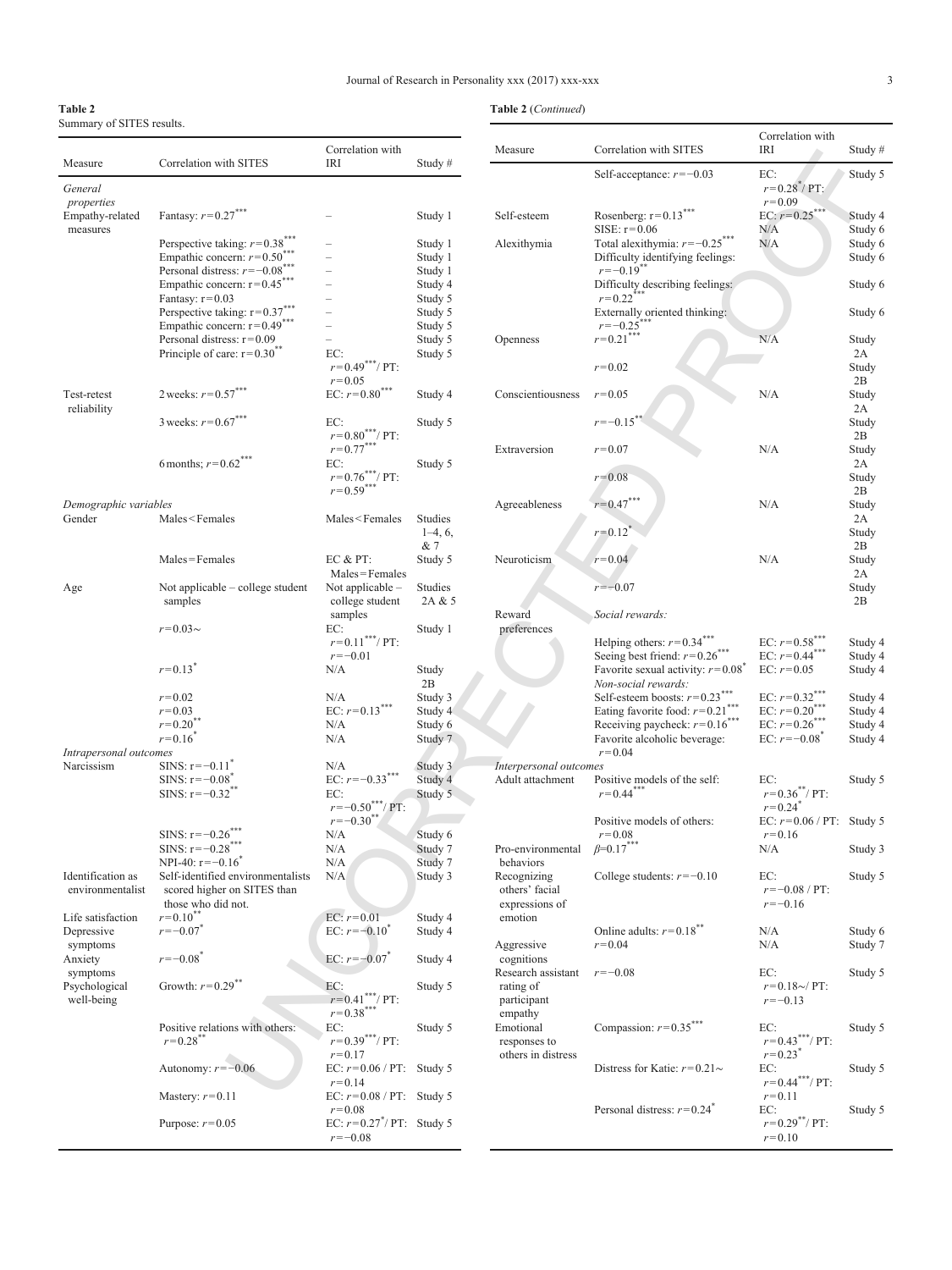**Table 2** (*Continued*)

| Measure                                 | Correlation with SITES                                                                                               | Correlation with<br><b>IRI</b>                           | Study#  |
|-----------------------------------------|----------------------------------------------------------------------------------------------------------------------|----------------------------------------------------------|---------|
| Helping behavior<br>$(1 = yes, 0 = no)$ | Helping someone in distress:<br>$\beta$ =0.31 (not moderated by<br>gender)                                           | EC: $\beta = 1.11^{\ast}/PT$ : Study 5<br>$\beta = 0.40$ |         |
|                                         | Positive ratings of student:<br>$\beta = 0.17^{\ast}, \beta = 0.26^{\ast\ast\ast}, \beta = 0.24^{\ast\ast}$          | N/A                                                      | Study 7 |
|                                         | Helping professor complete<br>unpaid survey: $\beta = 0.48^{\circ}$<br>(moderated by gender; stronger<br>in females) | N/A                                                      | Study 7 |

Note: ∼p<.10, \*p<.05, \*\*p<.01, \*\*\*p<.001. EC=IRI empathic concern; PT=IRI perspective taking.

achieve 80% power, we needed to find an estimated effect size or estimated *r*. We first examined the IRI scale development data (Davis, 1983). Davis examined convergent validity of the four subscales of the IRI with multiple variables including interpersonal functioning, self-esteem, emotionality, and sensitivity to others. He presented 120 *r* values that ranged from 0.00 to 0.59 with a mean of 0.19. Variables of this type are included in our studies and therefore we believe this estimate for *r* is valid. Yet, we also examined recent datasets that focused on trait empathy using the IRI and variables more specific to our studies such as agreeableness and prosocial behavior (Melchers et al., 2016; Mooradian, Davis, & Matzler, 2011; Sze, Gyurak, Goodking, & Levenson, 2012). These additional datasets yielded 28 *r* values ranging from 0.00 to 0.63 with a mean of 0.23. These additional *r* values are similar to those provided by Davis (1983) and we therefore averaged all of the *r* values (148), which yielded an *r* of 0.20.

We conducted a power analysis using G Power (http://www. gpower.hhu.de/en.html) for correlations using an effect size estimate of *r*=0.20 and a preferred power of 80%. These parameters resulted in a required sample size of 193 participants. The number of participants in each of our studies differs for various reasons (e.g., larger purpose of the study, size of the participant pool, resources available, time constraints, etc.). However, all of our studies but one included more than 193 participants. Due to financial and human resource constraints in running a complex 3-wave study, Study 5 included only 87 participants, which provides an achieved power of only 59%. Therefore, Study 5 was underpowered compared to the remaining studies.

# **3. Study 1**

In Study 1 we aimed to examine the relationship between the SITES and the longer, more established Interpersonal Reactivity Index (IRI, Davis, 1983). We expected the SITES to be positively correlated with both the emotional (i.e. empathic concern) and cognitive (i.e. perspective taking) IRI subscales.

# *3.1. Participants*

Participants were 3289 adults recruited online via MTURK for a small payment. They were 47.5% male, with a mean age of 46.1 (*SD*=16.7) years.

#### *3.2. Procedures*

Participants completed the SITES as part of a larger online study related to media and health behaviors. They also completed the Interpersonal Reactivity Index (IRI), which is a 28-item, widely used, multidimensional, measure of trait empathy with four 7-item subscales that were described above (Davis, 1983).

## *3.3. Results and Discussion*

Participants' average SITES score was 4.02 (*SD*=1.09), and participants average IRI scores were as follows: empathic concern (*M*=3.80, *SD*=0.70, α = 0.81), perspective taking (*M*=3.51, *SD*=0.64, α=0.74), fantasy (*M*=3.17, *SD*=0.79, α = 0.78), and personal distress ( $M=2.56$ ,  $SD=0.53$ ,  $\alpha = 0.81$ ). Empathic concern (emotional empathy) and perspective taking (cognitive empathy) are the most prototypical empathy subscales. As can be seen, participants' average scores on these two key subscales are above the midpoint on the 1–5 scale, just like the SITES (See Table 1.

Men had lower SITES scores (*M*=3.76, *SD*=1.14) than women (*M*=4.27, *SD*=0.97), *F*(1,3204)=182.03, *p*<.001, *d*=0.48. Gender differences for the prototypical IRI subscales were as follows: Men  $(M=3.57, SD=0.68)$  scored lower than women  $(M=4.01, SD=0.68)$ in *empathic concern*, *F*(1,3203) = 363.47, *p*<.001, *d*=0.65, and *perspective taking* (Men: *M*=3.40, *SD*=0.64; Women: *M*=3.62, *SD*=0.62; *F*(1,3203) = 91.40, *p*<.001, *d*=0.35). Overall, both the SITES and the IRI prototypical empathy subscales showed expected gender differences.

UNCORRECTES and best controlled to the medium of the binds behavior five prophets that the effect of the medium of the effect of the effect of the effect of the effect of the effect of the effect of the effect of the eff As expected, participants who scored higher on the SITES scored higher on the IRI empathic concern,  $r(3282) = 0.50$ ,  $p < .001$ , and perspective taking,  $r(3281) = 0.38$ ,  $p < .001$  subscales. They also scored higher on the fantasy subscale,  $r(3282) = 0.27$ ,  $p < .001$ , and lower on the personal distress subscale,  $r(3282) = -0.08$ ,  $p < .001$ . Overall, the SITES was more highly correlated with empathic concern than perspective taking ( $z=5.79$ ,  $p<.001$ ; (Lee & Preacher, 2013), suggesting that the measure more strongly taps into emotional aspects of empathy, even though it also taps into cognitive aspects of empathy to some extent. In addition, participants who scored higher on the SITES scored slightly lower on the more self-oriented type of emotional response to others' distress. However, some caution is warranted considering the small effect size. Table 2 summarizes the relationships between the SITES and the measures collected in all studies.

We also tested the quadratic relationship between each of the IRI subscales and the SITES. Step 1 of each regression included the IRI subscale, and Step 2 included the same subscale squared. As can be seen from the Supplementary Tables, there was a significant change in the  $R<sup>2</sup>$  when adding the quadratic term in Step 2 for empathic concern, perspective taking, and fantasy, suggesting that the relationship between these subscales and the SITES was not strictly linear (the change in  $\mathbb{R}^2$  ranged from 0.3% to 1.9%). There was no significant quadratic relationship for the personal distress subscale. See Supplementary Tables for IRI average values for each endpoint on the SITES.

#### **4. Studies 2A & 2B**

Studies 2A and 2B examined the relationship between the SITES and the Big Five personality traits, using two different measures of personality. Prior research has found that empathy is most strongly and consistently correlated with the Big Five factor of Agreeableness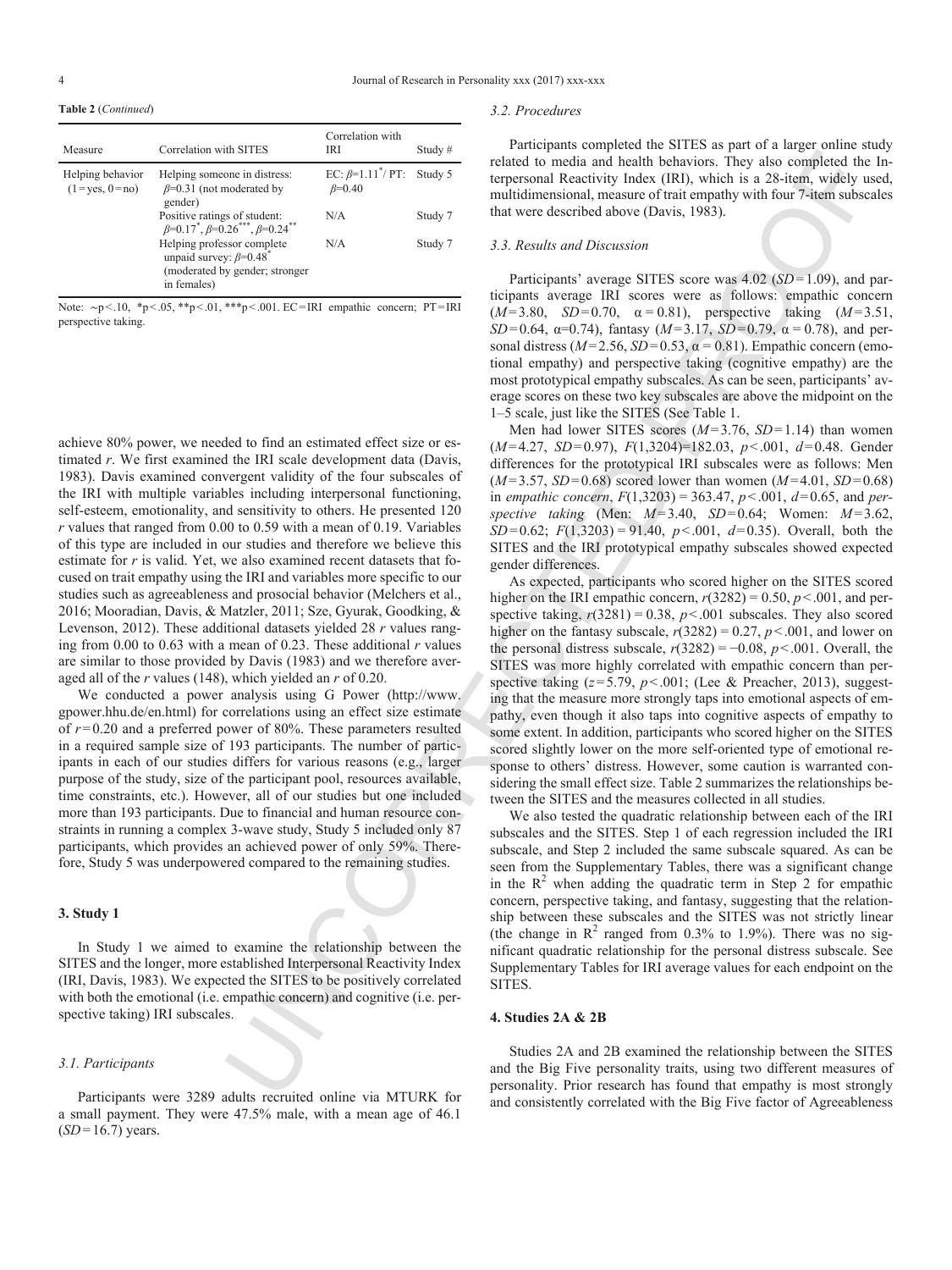(Mooradian et al., 2011). Thus, we expected participants who scored higher on the SITES to score higher on Agreeableness in both studies.

# *4.1. Participants*

Participants in *Study 2A* were 250 Gettysburg College students, of whom 242 completed all measures. The final sample was 49.6% male, with a mean age of 19.3 (*SD*=0.9) years. Participants in *Study* 2B were a combined sample of 308 online adults and University of Michigan students, of which 307 completed all measures. The final sample was 44.2% male, with a mean age of 37.6 (*SD*=19.1) years.

# *4.2. Procedures*

Participants completed the SITES and a measure of the Big Five personality traits as part of a questionnaire battery within larger studies. The personality scale used in *Study 2A* was the Mini International Personality Item Pool (IPIP), which is a 20-item scale shortened from the longer IPIP (Donnellan, Oswald, Baird, & Lucas, 2006). It includes 4 items from each of the five factors of Openness, Conscientiousness, Extraversion, Agreeableness, and Neuroticism (OCEAN). In *Study 2B* we used the Ten Item Personality Inventory (TIPI), which is a 10 item scale including 2 items from each of the five factors (Gosling, Rentfrow, & Swann, 2003).

#### *4.3. Results and Discussion*

Participants' average SITES score was 3.78 (*SD*=0.96) in *Study 2A* and 4.17 (*SD*=0.90) in *Study 2B*. In *Study 2A* men scored lower on empathy ( $M=3.60$ ,  $SD=1.01$ ) than women did ( $M=4.01$ ,  $SD=0.85$ ), *F*(1,240)=11.64, *p*=.001 *d*=0.38. A similar pattern was found in *Study 2B* (men: *M*=4.05, *SD*=0.86; women: *M*=4.27, *SD*=0.93, *F*(1,304)=4.25, *p*=.04, *d*=0.25).

In *Study 2A*, participants who scored higher on the SITES scored higher on Agreeableness,  $r(242) = 0.47$ ,  $p < .001$  and Openness,  $r(242) = 0.21$ ,  $p = .001$ . The SITES was unrelated to Conscientious, Extraversion, and Neuroticism,  $rs < 0.06$ ,  $ps > 0.41$ .

In *Study 2B*, participants who scored higher on the SITES scored higher on Agreeableness,  $r(307) = 0.12$ ,  $p = .03$ , and lower on Conscientiousness,  $r(307) = -0.15$ ,  $p = .008$ . The SITES was unrelated to openness, extraversion, and neuroticism, *r*s<0.08, *p*s>0.17.

As expected, both studies found that higher scores on the SITES were associated with higher Agreeableness scores. The inconsistencies with the other traits and relatively different degrees of association may be due to differences in the two personality inventories or participant populations. The important point is that both studies were consistent in showing that the SITES correlated positively with Agreeableness, even when it was measured using two different scales.

### **5. Study 3**

In Study 3, we examined the relationship between the SITES and self-reported environmental behaviors. Prior research has found that people who score higher on trait empathy, or who are induced to be in a more empathic state, have more pro-environmental attitudes and behaviors (Berenguer, 2007; Milfont & Sibley, 2016; Pfattheicher, Sassenrath, & Schindler, 2015; Schultz, 2002). Thus, we expected that people scoring high on the SITES would be more likely to report pro-environmental behaviors and would be more likely to identify as an environmentalist. Participants also completed a short narcissism measure to examine whether empathy would be negatively correlated with narcissism, as in prior research (Hepper et al., 2014; Watson et al., 1984).

# *5.1. Participants*

Participants were a nationally representative sample of 510 adults recruited from the market research company GfK for a small payment. Selection was made based on 2010 US Census data. Participants were randomly recruited through probability-based sampling, and households were provided with access to the Internet and hardware if needed. See recruitment and sampling survey methodology details here: http://www.gfk.com/fileadmin/user\_upload/dyna\_content/ US/documents/KnowledgePanel\_Recruitment\_Sample\_Survey\_ Methodology.pdf. Three participants did not respond to the SITES, leaving a final sample of 507 (49.6% male; Mean age=50.1,  $SD = 16.6$ ).

#### *5.2. Procedure*

son 230 Gatysherg College stackars, 63<br>  $\frac{3}{2}$  Occurs (Solong stackars, 64<br>  $\frac{3}{2}$  Occurs (Solong stackars, 64<br>  $\frac{3}{2}$  Occurs (Solong Stackars)  $\frac{3}{2}$  Occurs (Solong Stackars) (Solong Stackars) (Solong Stackar Participants completed the  $\text{SITES}^2$  as part of a larger online study. Participants also completed the SINS (Konrath, Meier, et al., 2014) described earlier (i.e., To what extent do you agree with this statement, "I am a narcissist"; 1=*not very true of me*; 7=*very true of me*). Pro-environmental behaviors were assessed by summing participants' responses to 10 questions about whether they had engaged in environmental behaviors in the past year (e.g. *Given money to an environmental organization; Recycled your newspapers or other papers; Taken steps to reduce your use of energy*; 1=yes, 0=no). Participants were also asked, *Would you describe yourself as an environmentalist?* (*Yes, definitely*; *Yes, somewhat*; or *No*). Participants also reported their political party identification, which we included because of its probable link to pro-environmental attitudes and behaviors (1=*Strong Republican*, 4=*Undecided/Independent*, 7=*Strong Democrat*).

# *5.3. Results and Discussion*

We used GfK's post-stratification weight for the US general adult population in all analyses. Participants' average SITES score was 3.76  $(0.98)$ , and men scored lower on empathy  $(M=3.56, SD=0.94)$  than women did (*M*=3.98, *SD*=0.96), *F*(1,505) = 26.99, *p*<.001, *d*=0.44. Participants who scored higher on the SITES scored lower on narcissism,  $r(501) = -0.13$ ,  $p = .003$ . In addition, as in prior research, higher SITES scores were associated with reporting a greater number of pro-environmental behaviors,  $β = 0.18$ ,  $p < .001$ , even when controlling for political party identification  $\beta = 0.17$ ,  $p < .001$ .

We explicitly tested the predicted linear effect of environmental identification on the SITES using a one-way ANOVA, by coding the ordinal categories of "yes, definitely"; "yes, somewhat"; and "no" as 1, 0, and −1. We also tested the quadratic effect in order to rule out this pattern of results (coding the categories 1, −2, and 1). Participants who described themselves as definitely an environmentalist scored higher on the SITES  $(M=4.23, SD=0.82, n=42)$ than those who described themselves as somewhat this way (*M*=3.80,  $SD=0.95$ ,  $n=227$ ), who in turn scored higher than those who did not self-identify as an environmentalist (*M*=3.65, *SD*=0.98, *n*=228),

 $2$  Study 3's version of the scale also included this definition, which we dropped for all other studies because we thought it was not needed: "*Note*: *An empathetic person understands others' feelings, and experiences care and concern for them*.'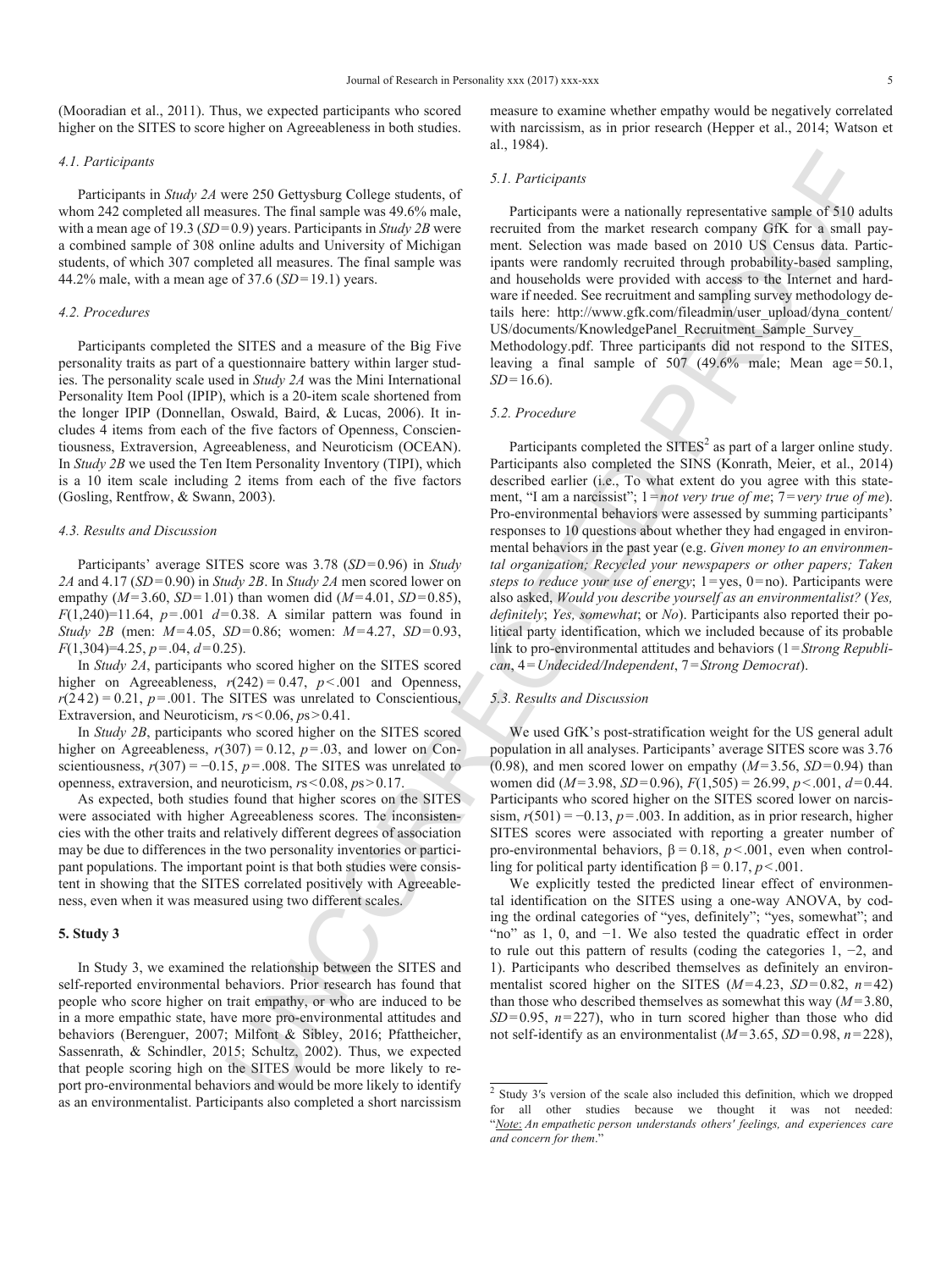$F(2,495) = 6.63$ ,  $p = .001$ . The hypothesized linear pattern was significant,  $t(493) = 3.57$ ,  $p < .001$ , and as expected, the quadratic effect was not significant,  $t(493) = 1.34$ ,  $p = 0.18$ . Taken together, empathy as assessed by the SITES was associated with more pro-environmental behaviors and more self-identification as an environmentalist. These effects remained even when controlling for political party affiliation, suggesting that they are independent of it.

### **6. Study 4**

The main purpose of Study 4 was to examine the stability (i.e. test-retest reliability) of the SITES. In addition, we examined how the SITES was related to measures of narcissism, measures of psychological health and well-being, and rewarding behaviors. Consistent with prior research, we expected that participants who scored higher on the SITES would score lower on narcissism, as in Study 3 and in previous research (Hepper et al., 2014; Watson et al., 1984), higher on measures of psychological health and well-being (Cusi, MacQueen, Spreng, & McKinnon, 2011; Davis, 1983; Suzuki & Kino, 2014; Wei, Liao, Ku, & Shaffer, 2011), and would score higher on social rewards motivation than on nonsocial rewards motivation.

#### *6.1. Participants*

Time 1 (baseline) participants were 834 adults recruited by Qualtrics Panels for a small payment who completed a battery of tests. They were 31.1% male, with a mean age of 44.7 (*SD*=15.3) years. Time 2 (follow up) participants ( $N=367$ ) completed an identical survey approximately two weeks later.

#### *6.2. Procedure*

Participants were invited to join a 2-part study that involved completing two identical short surveys at two separate time points about two weeks apart.

Due to time constraints of the online survey, we only included one of the four subscales of the Interpersonal Reactivity Index (Davis, 1983), namely *empathic concern*  $(\alpha = 0.82)$ ; see Study 1). This subscale showed the highest correlation with the SITES (See Study 1), and we wanted to replicate that finding. As in Study 3, participants also completed the Single Item Narcissism Scale (Konrath, Meier, & Bushman, 2014).

*Self-esteem* was assessed using the 10-item Rosenberg Self-Esteem Scale (Rosenberg, 1965). A sample item is "*I feel that I have a number of good qualities*" (1=*Strongly Disagree*, 4=*Strongly Agree*;  $\alpha$  = 0.89). *Life satisfaction* was measured with the 5-item Satisfaction with Life Scale (Diener, Emmons, Larsen, & Griffin, 1985). A sample item is "*I am satisfied with my life*" (1=*Strongly Disagree*, 7=*Strongly Agree*; α = 0.92).

Frequency of *depressive symptoms* in the past week (1=*Rarely or none of the time*;  $4 = Most$  *or all of the time*;  $\alpha = 0.93$ ) such as sadness, loneliness, feelings of worthlessness were measured with the 20-item Center for Epidemiologic Studies Depression Scale (Radloff, 1977). *Anxiety* was assessed using the 20-item State-Trait Anxiety Index, Form Y1 (Spielberger & Sydeman, 1994). A sample item is: "*In the past week, I have felt jittery*" (1=*almost never*, 4=*almost always*;  $\alpha$  = 0.95).

A modified version of the Sensitivity to Reinforcement of Addictive and Other Primary Rewards scale was used for this study (Goldstein et al., 2010). We used a version that added preferences for self-esteem boosts and for helping others (Bushman, Moeller, Konrath, & Crocker, 2012). Participants were asked to think about *how pleasant*

(i.e. liking) and *how much they wanted* (i.e. wanting) a number of *social* (i.e. seeing their best friend, helping others, their favorite sexual activity;  $\alpha = 0.54$ ) and *non-social* rewards (i.e. their favorite food, their favorite alcoholic beverage, a self-esteem boost, receiving their paycheck; α = 0.56; 1=*not at all*, 5=*extremely*), presented in random order. For each of the 7 rewards, we calculated the average of participants' liking and wanting scores.

#### *6.3. Results and Discussion*

Since two mass proportions and the fit for the other hands the state in the state in the state in the state in the state in the state in the state in the state in the state in the state in the state in the state in the st Participants' average SITES score was 3.86 (*SD*=1.02) at Time 1 and 3.89 (*SD*=0.99) at Time 2. In comparison, participants' average IRI empathic concern score was 3.95 (*SD*=0.70) at Time 1 and 3.88 (*SD*=0.72) at Time 2. These are again both above the midpoint on the 1–5 scales (See Table 1). Participants who scored higher on the SITES scored higher on empathic concern,  $r(834) = 0.45$ ,  $p < .001$ . We also tested the quadratic relationship between empathic concern and the SITES, using the same procedure as in Study 1. As can be seen from the Supplementary Tables, for Wave 1 there was no significant change in the  $\mathbb{R}^2$  when adding the quadratic term in Step 2, but for Wave 2, there was significant change (of 5.7%), suggesting that the relationship between empathic concern and the SITES was linear at Wave 1 but quadratic at Wave 2. See Supplementary Tables for IRI average values for each endpoint on the SITES. Dropout status was unrelated to participants' SITES or empathic concern score.

Men scored lower on the SITES (*M*=3.50, *SD*=1.02) than women  $(M=4.01, SD=0.98), F(1,791) = 45.31, p < .001, d=0.52$  (based on Time 1 data). Men also scored lower on the IRI empathic concern subscale  $(M=3.62, SD=0.65)$  than women  $(M=4.09, SD=0.67)$ ,  $F(1,787) = 85.10, p < .001, d = 0.71$ . Thus, there are expected gender differences, regardless of empathy scale used.

Test-retest reliability of the SITES was assessed by computing correlations between Time 1 and Time 2 scores (approximately two weeks later, *M*=12.9days, *SD*=2.6). The SITES test-retest correlation was  $r(344) = 0.57$ ,  $p < .001$ , and the empathic concern one was  $r(351) = 0.80, p < .001$ . Although the IRI has better test-retest reliability, the SITES has reasonable consistency across time (see also Study 5).

We next examined the correlation between both measures of empathy and the other measures at Time 1. In terms of the SITES, those who scored higher on it also reported higher self-esteem,  $r(834) = 0.13$ ,  $p < .001$ , and life satisfaction,  $r(823) = 0.10$ ,  $p = .003$ , and lower narcissism,  $r(825) = -0.08$ ,  $p = .02$ , depressive symptoms, *r*(824) = −0.07, *p*=.04, and anxiety, *r*(819) = −0.08, *p*=.03. In comparison, those who scored higher on empathic concern also reported higher self-esteem,  $r(841) = 0.25$ ,  $p < .001$ , and lower narcissism, *r*(831) = −0.33, *p* < 0.01, depressive symptoms, *r*(831) = −0.10, *p*=.01, and anxiety, *r*(826) = −0.07, *p*=.04. However, there was no correlation between empathic concern and life satisfaction,  $r(830) = 0.01$ ,  $p = .71$ . Taken together, with the exception of life satisfaction, both empathy assessments show similar directions of association with the other measures.

In terms of rewards that were most liked and wanted by those scoring higher on the SITES, these included (in order of magnitude): helping others,  $r(833) = 0.34$ ,  $p < .001$ , seeing their best friend, *r*(831) = 0.26, *p*<.001, self-esteem boosts, *r*(832) = 0.23, *p*<.001, eating their favorite food,  $r(832) = 0.21$ ,  $p < .001$ , receiving their paycheck,  $r(829) = 0.16$ ,  $p < .001$ , and their favorite sexual activity,  $r(828) = 0.08$ ,  $p = .02$ . SITES scores were unrelated to being rewarded by their favorite alcoholic beverage,  $r(829) = 0.04$ ,  $p = .31$ .

In comparison, the most liked and wanted rewards by those scoring higher on IRI empathic concern, included (in order of magni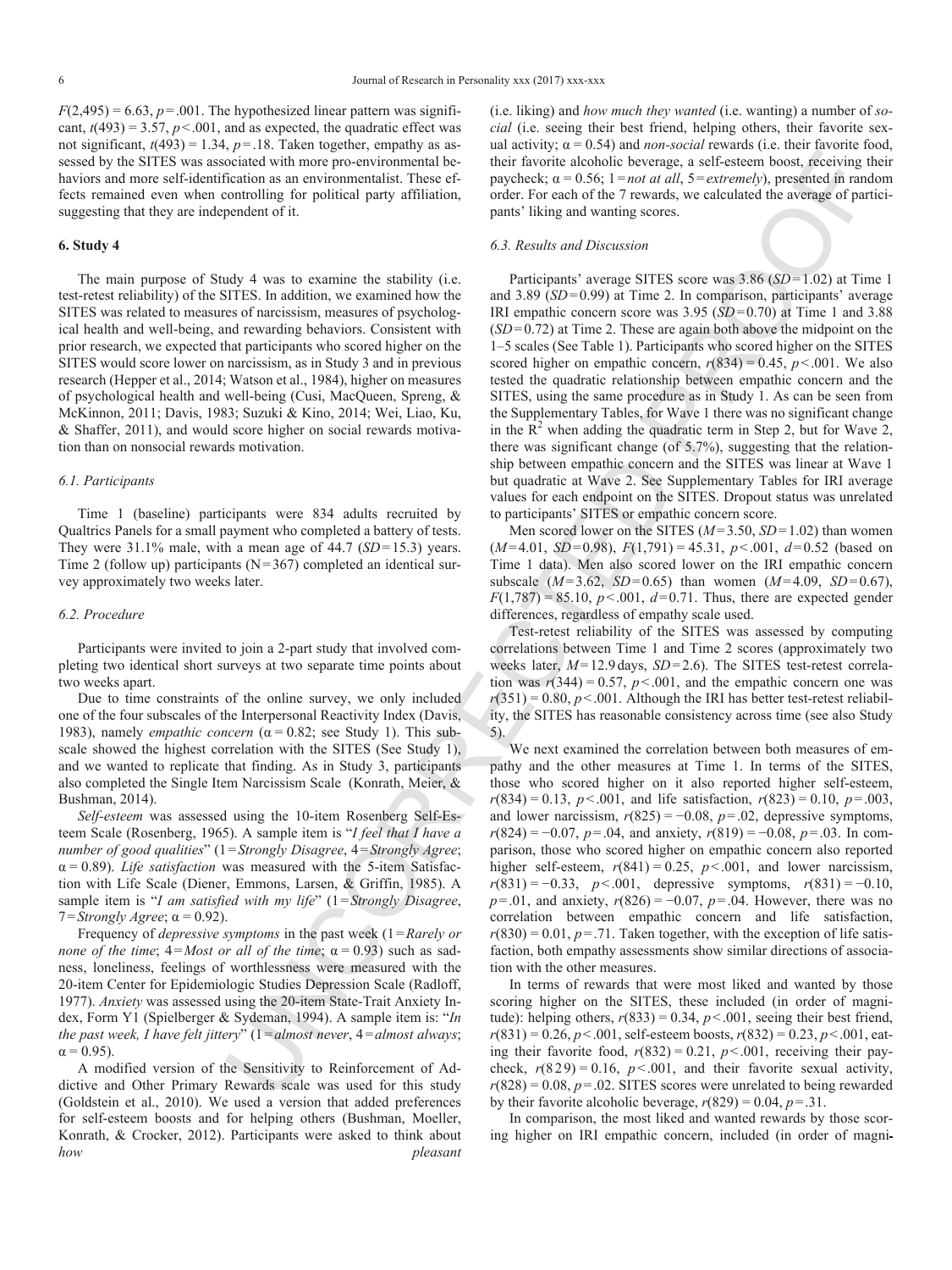tude): helping others,  $r(840) = 0.58$ ,  $p < .001$ , seeing their best friend,  $r(838) = 0.44$ ,  $p < .001$ , self-esteem boosts,  $r(839) = 0.32$ ,  $p < .001$ , receiving their paycheck,  $r(836) = 0.26$ ,  $p < .001$ , eating their favorite food,  $r(839) = 0.20, p < .001$ . Empathic concern was unrelated to being rewarded by their favorite sexual activity,  $r(835) = 0.05$ ,  $p = .13$ , and was negatively related to being rewarded by their favorite alcoholic beverage,  $r(836) = -0.08$ ,  $p = .03$ .

Although both the SITES and the IRI were both associated with other rewards, the most important motivators for those who scored higher on both measures of empathy were helping others and seeing their best friend.

# **7. Study 5**

Study 4 revealed that the SITES has good test-retest reliability when the scale was completed twice with about two weeks between each measurement. In order to further examine test-retest reliability over a longer time period, we conducted Study 5. In addition, we examined how the SITES was related to self-report measures of empathy, the moral principle of care, adult attachment, psychological well-being, and narcissism. We expected that participants who scored higher on the SITES would be more likely to endorse the moral principle of care, have more positive attachment models of others, score higher on the psychological well-being facet of positive relations with others, and score lower on narcissism (Britton & Fuendeling, 2005; Hepper et al., 2014; Mikulincer et al., 2001; Watson et al., 1984; Wilhelm & Bekkers, 2010).

We also included three objective measures we expected to relate to empathy: (1) an emotion recognition task, (2) an observer rating of empathy, and (3) a helping task. We expected that individuals who scored higher on the SITES would be better at identifying emotions, be rated as more empathic by an observer, and feel more empathy for a distressed person, which should be associated with a greater likelihood of offering to help (Batson, 2011; Konrath, Corneille, et al., 2014).

### *7.1. Participants*

Time 1 (baseline) participants were 90 college students recruited from the University of Michigan for a payment. 87 participants completed the SITES. They were 40.0% male, with a mean age of 21.0 (*SD*=4.3) years. Time 2 participants (*N*=76) completed the SITES about three weeks later  $(M=19.0 \text{ days}, SD=5.4)$ , and Time 3 participants (*N*=58) completed the SITES about 6months later  $(M=6.2 \text{ months}, SD=1.5)$ .

#### *7.2. Procedures*

Study 5 was part of a 3-wave experimental study to examine the effect of empathy-building text messages (compared to control text messages) on participants' empathy and prosocial behavior (at Waves 2 and 3). The results of this experiment were reported elsewhere (Konrath et al., 2015).

In Study 5, we were primarily interested in the SITES's *test*-*retest reliability*, and as such, we examined correlations between the SITES at Time 1 and the SITES at Times 2 and 3. However, we also took advantage of the baseline survey measures to better understand the properties of the SITES. These measures were administered before participants were randomly assigned to experimental conditions.

Self-report measures included the Davis (1983) Interpersonal Reactivity Index and the Single Item Narcissism Scale described in Studies 3 and 4 (Konrath et al, 2014). The Principle of Care scale

(Wilhelm & Bekkers, 2010; Wilhelm & Bekkers, 2012) included 8 items assessing the moral importance of helping others. A sample item is: "*People should be willing to help others who are less fortunate*"  $(1 = \text{strongly disagree}, 5 = \text{strongly agree}, \alpha = 0.67).$ 

Adult attachment was assessed with the Relationship Questionnaire, which asks participants to rate to what extent each of four short paragraphs describing different attachment styles applies to them (1=*not at all like me*, 5=*very much like me*: Secure (positive views of self and others), Dismissing (positive self, negative others), Preoccupied (negative self, positive others), Fearful (negative self, negative others; Bartholomew & Horowitz, 1991). *Positive models of self* were calculated by adding positive self models and subtracting negative self models: (Secure+Dismissing) – (Fearful+Preoccupied). *Positive models of others* were calculated with this formula: (Secure+Preoccupied) – (Fearful+Dismissing).

Psychological well-being was assessed with Ryff's 42-item scale (Ryff, 1989), which has 6 facets: Autonomy (e.g. "*I have confidence in my opinions even if they are contrary to the general consensus*";  $\alpha = 0.68$ ), Mastery (e.g. "*I am quite good at managing the many responsibilities of my daily life*"; α = 0.49), Growth (e.g. "*I have the sense that I* have *developed a lot as a person over time*";  $\alpha = 0.75$ ), Positive relations with others (e.g. "*Most people see me as loving and affectionate*"; α = 0.83), Purpose (e.g. "*I enjoy making plans for the future and working to make them a reality*";  $\alpha = 0.79$ ), and Self-acceptance (e.g. "*In general, I feel confident and positive about myself*"; α = 0.90; 1=*strongly disagree*, 6=*strongly agree*).

Empire consert was united to be the consert of the consert of the consert of the consert of the consert of the consert of the consert of the consert of the consert of the consert of the consert of the consert of the conse We also examined three objective measures that should relate positively to trait empathy: (1) an emotion recognition task, (2) an observer rating of empathy, and (3) a helping task. To assess emotion recognition, participants completed the Facial Action Coding System (FACS)-verified University of California, Davis, Set of Emotion Expressions (UCDSEE; Tracy, Robins, & Schriber, 2009)), cropped to standard headshots. This consists of 10 emotional expressions (*anger, contempt, disgust, embarrassment, fear, happiness, pride, sadness, shame, surprise*) posed by two individuals: a White male and a White female (20 photos total; randomly presented). Participants selected the emotion that best corresponded to the face that they saw (scored  $+1$ ) per correct response). We also asked research assistants to report how empathic participants were after interacting with them in the lab (1=*not very true of him/her*; 7=*very true of him/her*).

Finally, we assessed responses to a distressed person by using the Katie Banks task, which involves listening to a radio program about a student who just lost her parents in a car crash (Batson et al., 1989; Batson et al., 1991). After listening to the program, participants were asked to what extent they felt distressed for themselves (4 items: e.g. "*directly distressed, as if I personally experienced something bad*"; α = 0.95; 1=*very slightly*, 5=*extremely*), versus for Katie Banks (4 items: "*distressed for the person being interviewed*"; α = 0.95). Participants were also asked to what extent they felt five compassionate emotions for Katie Banks (e.g. sympathetic, compassionate). Participants were then asked if they would be willing to volunteer to help Katie Banks, and if so, for how many hours.

#### *7.3. Results and discussion*

Participants' average SITES score was 4.16 (*SD*=0.84; *N*=87) at Time 1, 4.14 (*SD*=0.74; *N*=76) at Time 2, and 4.03 (*SD*=0.99; *N*=58) at Time 3. Participants average IRI scores at Time 1 were as follows: empathic concern  $(M=3.92, SD=0.61, \alpha = 0.81)$ , perspective taking  $(M=3.59, SD=0.67, \alpha = 0.81)$ , fantasy  $(M=3.44, SD=0.85,$  $α = 0.83$ ), and personal distress ( $M = 2.65$ ,  $SD = 0.67$ ,  $α = 0.75$ ). The following analyses compare the SITES to the IRI em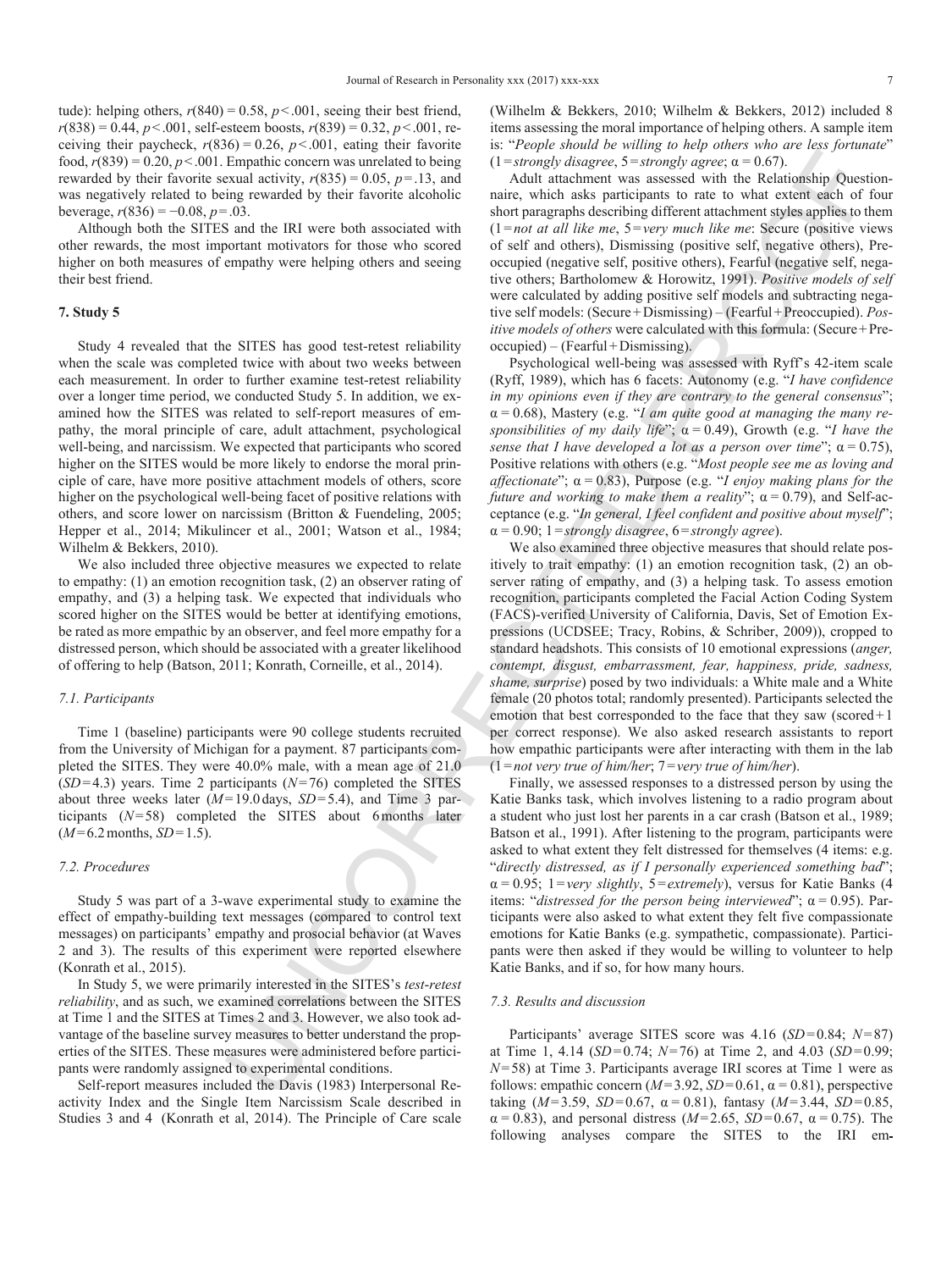pathic concern (emotional empathy) and perspective taking (cognitive empathy), scales, since they measure prototypical empathy factors. Dropout status at Time 2 or Time 3 was unrelated to empathy as measured by the SITES or the IRI empathic concern and perspective taking subscales.

There were no gender differences in the SITES (*M men*=4.19, *SD*=0.82; *M women*=4.13, *SD*=0.85), *F*(1,87) = 0.13, *p*=*.72*,  $d=0.07$ . Similarly, there were no gender differences in empathic concern (*M men*=3.89, *SD*=0.59; *M women*=3.94, *SD*=0.63), *F*(1,88)=0.15, *p*=*.70*, *d*=0.06, or perspective taking (*M men*=3.67, *SD*=0.70; *M women*=3.53, *SD*=0.65), *F*(1,88) = 1.05, *p*=*.31*,  $d=0.10$ .

Test-retest reliability was assessed by computing correlations between baseline and Time 2 and 3 scores. Baseline SITES scores were highly correlated with SITES scores at Time 2 (19.0 days later on average),  $r(74) = 0.67$ ,  $p < .001$ , and Time 3 (6.2 months later on average),  $r(56) = 0.62$ ,  $p < .001$ . Time 2 was also correlated with Time 3,  $r(53) = 0.62, p < .001.$ 

Baseline IRI empathic concern scores were highly correlated with empathic concern scores at Time 2,  $r(83) = 0.80$ ,  $p < .001$ , and Time 3,  $r(60) = 0.76$ ,  $p < .001$ . Time 2 was also correlated with Time 3,  $r(60) = 0.74$ ,  $p < .001$ . Baseline perspective taking scores were highly correlated with perspective taking scores at Time 2,  $r(83) = 0.77$ ,  $p < .001$ , and Time 3,  $r(60) = 0.59$ ,  $p < .001$ . Time 2 was also correlated with Time 3,  $r(60) = 0.56$ ,  $p < .001$ . As in Study 4, the IRI has better test-retest reliability (especially empathic concern), however, the SITES also has reasonable consistency over time.

*Self-report measures.* All results reported from this point on are based on Time 1 (baseline) data because it had the largest sample size and hence the most reliable results.

Participants who scored higher on the SITES scored higher on empathic concern,  $r(87) = 0.49$ ,  $p < .001$ , perspective taking,  $r(87) = 0.37$ ,  $p < .001$ , and the principle of care,  $r(87) = 0.30$ ,  $p = .005$ , and lower on narcissism,  $r(87) = -0.32$ ,  $p = .002$ . The SITES was unrelated to the IRI subscales personal distress,  $r(87) = 0.09$ ,  $p = .43$ , or fantasy,  $r(87) = 0.03$ ,  $p = .77$ . In terms of adult attachment, the SITES was associated with having more positive models of others,  $r(86) = 0.44$ ,  $p$ <.001, but was unrelated to positive models of self,  $r(86) = 0.08$ ,  $p = .46$ . In terms of psychological well-being, the SITES was positively related to two facets: growth,  $r(81) = 0.29$ ,  $p = .01$ , and positive relations with others,  $r(81) = 0.28$ ,  $p = .01$ , but was unrelated to the others: autonomy,  $r(81) = -0.06$ ,  $p = .61$ ; mastery,  $r(81) = 0.11$ , *p*=.34; purpose, *r*(81) = 0.05, *p*=.66; self-acceptance, *r*(81) = −0.03,  $p = 0.83$ . We also tested the quadratic relationship between the IRI subscales and the SITES, using the same procedure as in Study 1 and 4. As can be seen from the Supplementary Tables, there was no significant change in the  $R^2$  when adding the quadratic term in Step 2 for any of the subscales.

IRI empathic concern was similarly positively correlated with the principle of care,  $r(89) = 0.49$ ,  $p < .001$ , and positive models of others,  $r(87) = 0.36$ ,  $p = .001$ , but negatively correlated with narcissism,  $r(89) = -0.50$ ,  $p < .001$ . It was unrelated to positive models of self,  $r(87) = 0.06$ ,  $p = .56$ . In terms of psychological well-being, empathic concern was positively related with growth,  $r(84) = 0.41$ ,  $p < .001$ , positive relations with others,  $r(84) = 0.39$ ,  $p < .001$ , purpose,  $r(84) = 0.27$ ,  $p = .01$ , and self-acceptance,  $r(84) = 0.28$ ,  $p = .01$ , but was unrelated to autonomy,  $r(84) = 0.06$ ,  $p = .61$  and mastery,  $r(84) = 0.08$ ,  $p = 0.45$ .

IRI perspective taking was also associated with positive models of others,  $r(87) = 0.24$ ,  $p = .02$ , but negatively correlated with narcissism,  $r(89) = -0.30$ ,  $p = .005$ . It was unrelated to the principle of care,

 $r(89) = 0.05$ ,  $p = .64$ , and positive models of self,  $r(87) = 0.16$ ,  $p = .15$ . In terms of psychological well-being, perspective taking was positively related to growth,  $r(84) = 0.38$ ,  $p < .001$ , but was unrelated to the other well-being facets: positive relations with others,  $r(84) = 0.17$ , *p*=.12, purpose, *r*(84) = −0.08, *p*=.48, self-acceptance, *r*(84) = 0.09,  $p = .40$ , autonomy,  $r(84) = 0.14$ ,  $p = .22$ , and mastery,  $r(84) = 0.08$ , *p*=.50.

is RI compute consern and perspective<br>  $p = 12$ , partner, edditing once with both partner, edditing the experiment only and the stationary of the conservation of the stationary of the conservation of the stationary of the *Objective measures.* Contrary to prior research on empathy and emotion recognition (Konrath, Corneille, et al., 2014), none of the empathy measures were related to the number of correctly identified emotions in this study (SITES:  $r(86) = -0.10$ ,  $p = 0.36$ ; empathic concern:  $r(90) = -0.08$ ,  $p = .47$ ; perspective taking:  $r(90) = -0.16$ ,  $p = .13$ ). Nor were they related to the degree to which research assistants saw participants as empathetic (SITES: *r*(86) = −0.08, *p*=.45; empathic concern:  $r(89) = 0.18$ ,  $p = .09$ ; perspective taking:  $r(89) = -0.13$ ,  $p = 23$ ). This might be because it might be difficult for research assistants to accurately assess empathy in participants after very minimal interactions (e.g. reading consent form, giving them questionnaires, etc.). Note that because only one research assistant rated the participant, and no inter-rater reliability was assessed, this measure may not be a reliable way to rate participants' empathy.

In terms of prosocial emotions and behaviors, participants scoring higher on the SITES felt more compassion,  $r(82) = 0.35$ ,  $p = .001$ , and distress for Katie Banks,  $r(82) = 0.21$ ,  $p = .055$ , and also personal distress,  $r(82) = 0.24$ ,  $p = .03$ , after listening to the radio program. Although the SITES was associated with feeling more compassion for Katie Banks, it did not significantly predict a greater likelihood of helping her, *β* = 0.32, *p*=.27, *OR*=1.38 [0.78, 2.43]. Because of known gender differences in both empathy and helping behavior (Eagly, 2009; O'Brien, Konrath, Grühn, & Hagen, 2013), we examined whether this effect was moderated by gender, and found that it was not, *β* = −0.22, *p*=.71, *OR*=0.81 [0.25, 2.56].

Participants scoring higher on IRI empathic concern felt more compassion,  $r(84) = 0.43$ ,  $p < .001$ , and distress for Katie Banks,  $r(84) = 0.44$ ,  $p < .001$ , and also personal distress,  $r(85) = 0.29$ , *p*=.007, after listening to the radio program. Unlike the SITES, empathic concern predicted a greater likelihood of helping her,  $\beta = 1.11$ ,  $p=0.01$ ,  $OR=3.02$  [1.30, 7.03]. This effect was also not moderated by gender, *β* = −1.36, *p*=.13, *OR*=0.26 [0.04, 1.51].

Participants scoring higher on perspective taking felt more compassion,  $r(84) = 0.23$ ,  $p = .04$ , but not more distress for Katie Banks,  $r(84) = 0.11$ ,  $p = .34$ , or personal distress,  $r(85) = 0.10$ ,  $p = .35$ . Perspective taking did not significantly predict a greater likelihood of helping her, *β* = 0.40, *p*=.27, *OR*=1.50 [0.74, 3.04], nor was this effect moderated by gender,  $\beta = 0.24$ ,  $p = .75$ ,  $OR = 1.27$  [0.31, 5.24].

*Summary.* Overall, the SITES has good test-retest reliability, as now demonstrated in two studies. And although the SITES has predictable relationships with self-report measures, there are less consistent relationships with more objective measures, at least in these first examinations. Studies 6 and 7 will revisit other objective measures in different populations. Taken together, the SITES has more similar correlates with empathic concern than perspective taking.

# **8. Study 6**

The main purpose of Study 6 was to examine the relationship between the SITES and emotion recognition in a larger and more diverse sample. We also examined its relationship to a self-reported measure of emotional intelligence (alexithymia). Finally, we examined its relationship to self-esteem and narcissism in order to replicate these important relationships.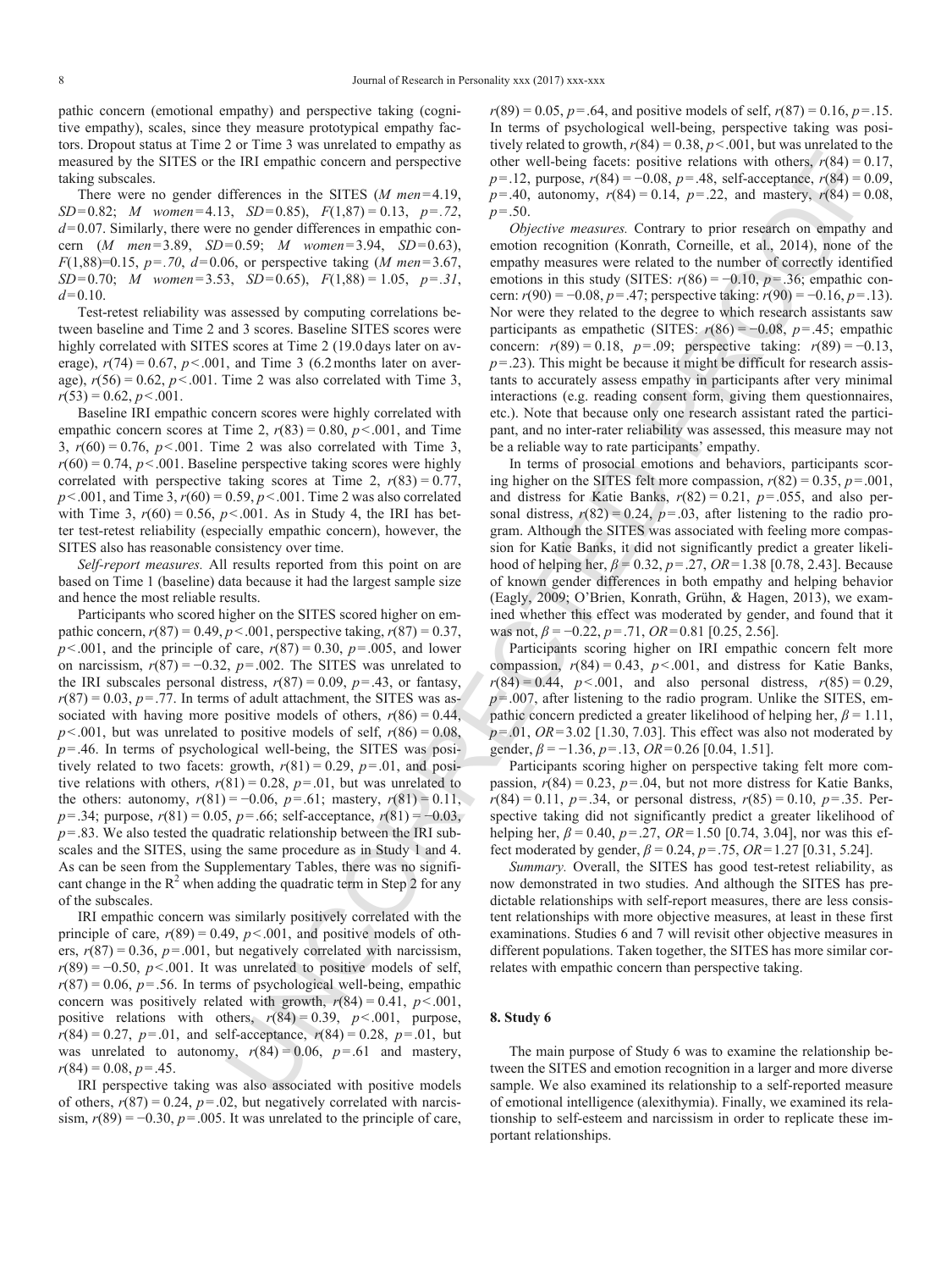# *8.1. Participants*

Participants were 270 adults (46.2% male, mean age of 33.5, *SD*=11.6) recruited from MTURK for a small payment.

#### *8.2. Procedures*

These measures were included in a questionnaire battery that was part of an unrelated study examining the relationship between self-construal and emotion recognition. Since this study manipulated self-construal, we ran both raw correlations, and correlations controlling for experimental condition. Self-esteem was measured using the Single Item Self-Esteem Scale (Robins et al., 2001), which asks participants to what extent they agree that they have high self-esteem  $(1 = not \, very \, true \, of \, me; 5 = very \, true \, of \, me)$ . This measure of self-esteem is different than Rosenberg's (1965) Self-Esteem Scale used in Study 4. As in Studies 3, 4, and 5, participants also completed the Single Item Narcissism Scale (Konrath, Meier, et al., 2014).

Alexithymia (i.e. low emotional intelligence) was assessed using the 20-item Toronto Alexithymia Scale (Bagby, Parker, & Taylor, 1994; Bagby, Taylor, & Parker, 1994), which consists of a total score (α = 0.85) and 3 facets: (1) difficulty identifying feelings (e.g. "*I am often confused about what emotion I am feeling*";  $\alpha = 0.88$ ), (2) difficulty describing feelings (e.g. "*It is difficult for me to find the right words for my feelings*";  $\alpha = 0.76$ ), and (3) externally oriented thinking (e.g. "*I prefer talking to people about their daily activities rather than their feelings*";  $\alpha = 0.91$ ; 1=*disagree strongly*; 5=*agree strongly*). Emotion recognition was again assessed using the UCDSEE (Tracy et al., 2009), with identical procedures as Study 5 (10 emotions, times 2 faces).

### *8.3. Results and Discussion*

Participants' average SITES score was 3.81 (*SD*=0.96), and men scored lower on empathy (*M*=3.61, *SD*=0.94) than women did (*M*=4.01, *SD*=0.92), *F*(1,266)=12.18, *p*=.001, *d*=0.43.

Unlike in Study 4, which found a positive relationship between the SITES and self-esteem, Study 6 found that the SITES was unrelated to a different measure of self-esteem,  $r(270) = 0.06$ ,  $p = 0.32$ . However, as in Studies 3–5, those scoring higher in SITES also scored lower in narcissism,  $r(270) = -0.26$ ,  $p < .001$ .

In terms of self-reported emotional intelligence, those who scored higher on the SITES also scored lower on alexithymia, *r*(270) = −0.25,  $p<.001$ , and its subscales. This indicates that those with higher empathy report having less difficulty in identifying,  $r(270) = -0.19$ , *p*=.002, and describing their feelings,  $r(270) = -0.22$ ,  $p < .001$ , and have less externally oriented thinking,  $r(270) = -0.25$ ,  $p < .001$ . Although Study 5 found that the SITES was unrelated to performance on an emotion recognition task among college students, there was a positive association among the general sample of adults in Study 6,  $r(270) = 0.18$ ,  $p = .003$ . We return to this issue in the General Discussion. Note that when controlling for condition, the size of all correlations remained nearly identical.

# **9. Study 7**

The main purpose of Study 7 was to again examine whether the SITES was associated with prosocial behavior (Batson, 2011). We also examined whether it was related to narcissism and aggressive cognitions.

#### *9.1. Participants*

Participants were 185 adults recruited from MTURK for a small payment. They were 37.8% male, with a mean age of 35.9 (*SD*=12.7).

# *9.2. Procedures*

In Study 7, narcissism was assessed with the Single Item Narcissism Scale (Konrath, Meier, et al., 2014) as in our prior studies, but we also assessed it with the 40-item version of the Narcissistic Personality Inventory (Raskin & Terry, 1988). For each item, participants are asked to choose which of two statements best applied to them (e.g. "*I really like to be the center of attention*" versus "*It makes me uncomfortable to be the center of attention*"). The NPI-40has a total score ( $\alpha$  = 0.86) and 7 subscales: vanity ( $\alpha$  = 0.79), leadership/authority ( $\alpha = 0.79$ ), self-sufficiency ( $\alpha = 0.52$ ), superiority ( $\alpha = 0.64$ ), exhibitionism ( $\alpha$  = 0.66), exploitativeness ( $\alpha$  = 0.52), and entitlement  $(\alpha = 0.62)$ .

Aggressive cognitions were assessed using a short version of the aggressive word completion task (Anderson, Carnagey, & Eubanks, 2003). Participants were asked to complete 6 word stems, 4 of which had possible aggressive completions (e.g. MU ER), and 2 of which had only neutral or positive completions (e.g. L \_ \_ E). Participants' aggressive cognitions scores were calculated as the sum of their aggressive word completions (e.g. MURDER).

TURK for a small psyrmet. They were 57.8% male, with a mean or of 380.00-12.7).<br>
Undel in a genericanistic between the state (Kenette with the State of the State Technique and the State Technique and the State Technique a Prosocial behavior was assessed via two tasks. First, participants were told that this survey was being conducted by a student, and that we needed their confidential opinions of the student's work (1=*strongly disagree*; 5=*strongly agree*). We thus asked two questions about the survey itself (e.g. "*The student's online survey was user-friendly*") and two questions about whether the student deserved to be hired for a paid job in our research lab (e.g. "*If I were in charge of hiring people to design online surveys, I would hire this student*"). We then asked participants to recommend a grade for the student's survey, in half-grade increments ranging from F (coded as 1) to A+ (coded as 13). (Note that only 101 participants responded to this question.) For our second prosocial behavior measure, we asked participants if they would be willing to help us with our research by completing another survey for us for free as soon as they finished this one  $(1=$ *yes*,  $0=$ *no*).

## *9.3. Results and Discussion*

Participants' average SITES score was 4.07 (0.96), and men scored lower on empathy (*M*=3.87, *SD*=0.97) compared to women (*M*=4.18, *SD*=0.93), *F*(1,184)=4.72, *p*=.03, *d*=0.33.

As in Studies 3–6, those scoring higher in SITES also scored lower on the SINS,  $r(184) = -0.28$ ,  $p < .001$ . The SITES was also negatively correlated with overall narcissism on the NPI-40,  $r(184) = -0.16$ ,  $p=0.03$ , and three of the NPI subscales: entitlement,  $r(184) = -0.29$ , *p* < 0.01, superiority, *r*(184) = −0.16, *p* = 0.03, and vanity,  $r(184) = -0.15$ ,  $p = 0.048$ . However, it was uncorrelated with the other NPI subscales,  $p s > 0.42$ . Previous research has shown that the entitlement subscale is the strongest predictor of aggression and violence (Bushman & Baumeister, 2002; Konrath, Bushman, & Campbell, 2006).

In terms of aggressive cognitions, self-reported empathy on the SITES was unrelated to the number of aggressive word stem completions,  $r(184) = 0.04$ ,  $p = .60$ . This suggests that those scoring higher on the SITES do not necessarily have fewer aggressive cognitions as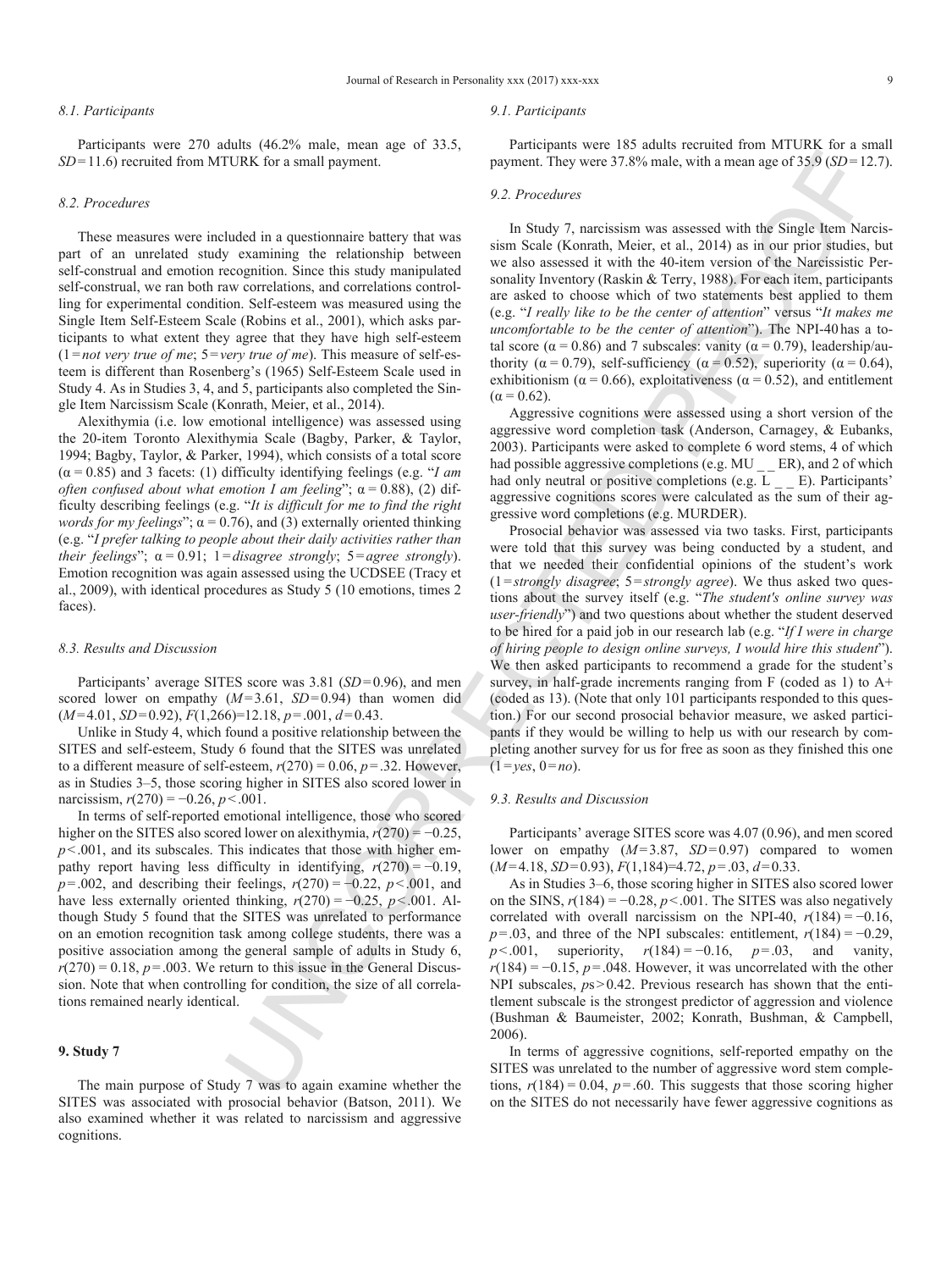we might expect. However, it is possible that this relationship would only exist when in the presence of an aggressive situational cue. In addition, future research should examine whether the SITES is associated with less aggressive behavior, as per prior research (Eisenberg, Eggum, & Di Giunta, 2010).

As for prosocial behavior, participants who scored higher on the SITES rated the student's survey more positively,  $r(184) = 0.17$ , *p*=.02, and were more willing to recommend that we hire her in our research lab,  $r(184) = 0.26$ ,  $p < .001$ . They also recommended a higher grade for her work,  $r(101) = 0.24$ ,  $p = .01$ . On the second task, overall, empathy predicted a greater likelihood of helping the experimenters by completing a survey for free,  $\beta = 0.48$ ,  $p = .03$ , OR=1.61 [1.05, 2.46]. However, the significant interaction by gender,  $\beta = -0.73$ ,  $p = .03$ , OR $= 0.48$  [0.25, 0.94], found that empathy only predicted a greater likelihood of helping among women,  $\beta = 0.48$ ,  $p = .03$ , OR=1.61 [1.05, 2.45], and not among men,  $\beta = -0.25$ ,  $p = 0.34$ , OR=1.61 [0.78, 1.30].

Taken together, although Study 5 found that the SITES was unrelated to prosocial behavior among college students, it predicted prosocial behavior, especially among women, in a general sample of adults in Study 7. We return to this issue in the General Discussion.

#### **10. General Discussion**

Across seven studies using a wide range of participant samples (total  $N=5724$ ), we developed a single item measure of empathy that was found to be both reliable and valid. (See Table 2 for a summary of our results.) Although longer measures of empathy should be used when researchers are able to do so, our single item measure is recommended for use in exploratory research settings and in situations in which participant time and question quantity are under strain (e.g. online studies, mobile phone studies, pilot studies, etc). We offer a summary of our results as well as some limitations below.

# *10.1. Summary of results*

The SITES correlated positively with the most widely used measure of empathy, the Interpersonal Reactivity Index (Davis, 1983). However, not all subscales of the IRI were positively related to the SITES. The empathic concern and perspective taking subscales of the IRI were consistently positively related to the SITES, but the fantasy and personal distress subscales were not. Therefore, researchers who are interested in assessing the fantasy and personal distress components of empathy should use the IRI rather than the SITES. We also note that there was an inconsistent quadratic relationship in the studies that included the IRI (Studies 1, 4, and 5). Readers can examine the Supplementary Tables for more details.

The SITES was relatively consistent over time: test-retest correlations from 2weeks to 6months were all greater than 0.55. In all but one of the studies, women had higher empathy scores than men. As per prior research, empathy scores on the SITES also tended to increase with age (O'Brien et al., 2013), although the correlations were small.

Regarding *intrapersonal* outcomes, empathy was negatively related to narcissism in all six studies that measured both constructs. This makes good theoretical sense. Because narcissists are so focused on themselves, they do not necessarily consider how others might feel. The SITES was negatively related to depressive and anxiety symptoms (Study 4), although the correlations were small. The SITES was positively related to self-esteem (Studies  $4 \& 6$ ), growth (Study 5), and positive relations with others (Study 5). As expected, the SITES was negatively related to alexithymia (Study 5). In terms

of the Big 5 personality dimensions, the SITES was most strongly related to agreeableness (Studies 2A and 2B). Finally, people who score high on the SITES value both social rewards such as helping and seeing friends, and nonsocial rewards such as food and money (Study 4).

Regarding *interpersonal* outcomes, the SITES was positively related to adult attachment (Study 5). We also found that people high in empathy who are concerned about others, were also concerned about the planet (Study 3).

Not all findings were consistent. The SITES was unrelated to the number of correctly identified emotions in Study 5 (college students), although the expected relationship was obtained in Study 6 (general sample of adults online). There were also inconsistent results with respect to helping behaviors. In Study 5 (college students), participants scoring higher on the SITES felt more compassion for someone in distress, but were not more likely to help her like we might expect. Yet, in Study 7 (online adults), the SITES did predict increased prosocial behaviors directed toward two different targets (i.e. a student who purportedly designed the survey and a professor who needed help completing an additional survey).

We cannot fully explain these inconsistent results but they could have something to do with drawing on different participant samples. For prosocial behavior, it is possible that the nature of the task affected the results. Study 5 included a very distressed target whose parents had just died in a car crash, and participants scoring higher on the SITES also reported more feelings of personal distress, which could have interfered with their helping behavior (Batson, 2011). In Study 7, the targets were not distressed, and the prosocial behaviors were more along the lines of being polite and courteous to others. It is possible that the SITES is better at predicting these types of everyday helping behaviors rather than emergency or high distress helping behaviors. A multidimensional scale might be better at distinguishing these different types of helping responses.

Likewise, the SITES was unrelated to aggressive cognitions in Study 6, perhaps due to the lack of aggressive cues in the paradigm. Future research should examine the relation between SITES scores and aggressive cognitions in the presence of aggressive cues.

#### *10.2. Comparison with Interpersonal Reactivity Index*

sharedy, as per prior research (Einesberg, in Firstonia, and conseiled and noticed and noticed and noticed and noticed and noticed and noticed and noticed and noticed and noticed and noticed and noticed and noticed and no We compared the SITES and Davis (1983) Interpersonal Reactivity Index in terms of their correlations with key outcomes in the studies in which used both measures (see Table 2 for summary of these results). In general, the SITES and the IRI had correlations in the same direction, but the IRI often had larger effect sizes (especially empathic concern). This is interesting considering that we are comparing participants' direct self-perceptions on a construct ("I am an empathetic person") to more abstract concepts related to the construct (e.g. having feelings of compassion for others). Practically, this means that overall, the conclusions that researchers would make from using the SITES would generally be similar to the ones they would make if using the longer IRI subscales. However, with the smaller effect sizes, it would be more difficult to find effects with the SITES compared to the IRI. One important exception was that the IRI empathic concern subscale predicted prosocial behavior in Study 5, while the SITES and the IRI perspective taking subscale did not. We recommend that researchers choose the scale that best suits their outcome of interest. Note that participants answered significantly above the midpoint for both the SITES and the IRI (see Table 1). This indicates that participants in our studies saw themselves as being somewhat empathetic.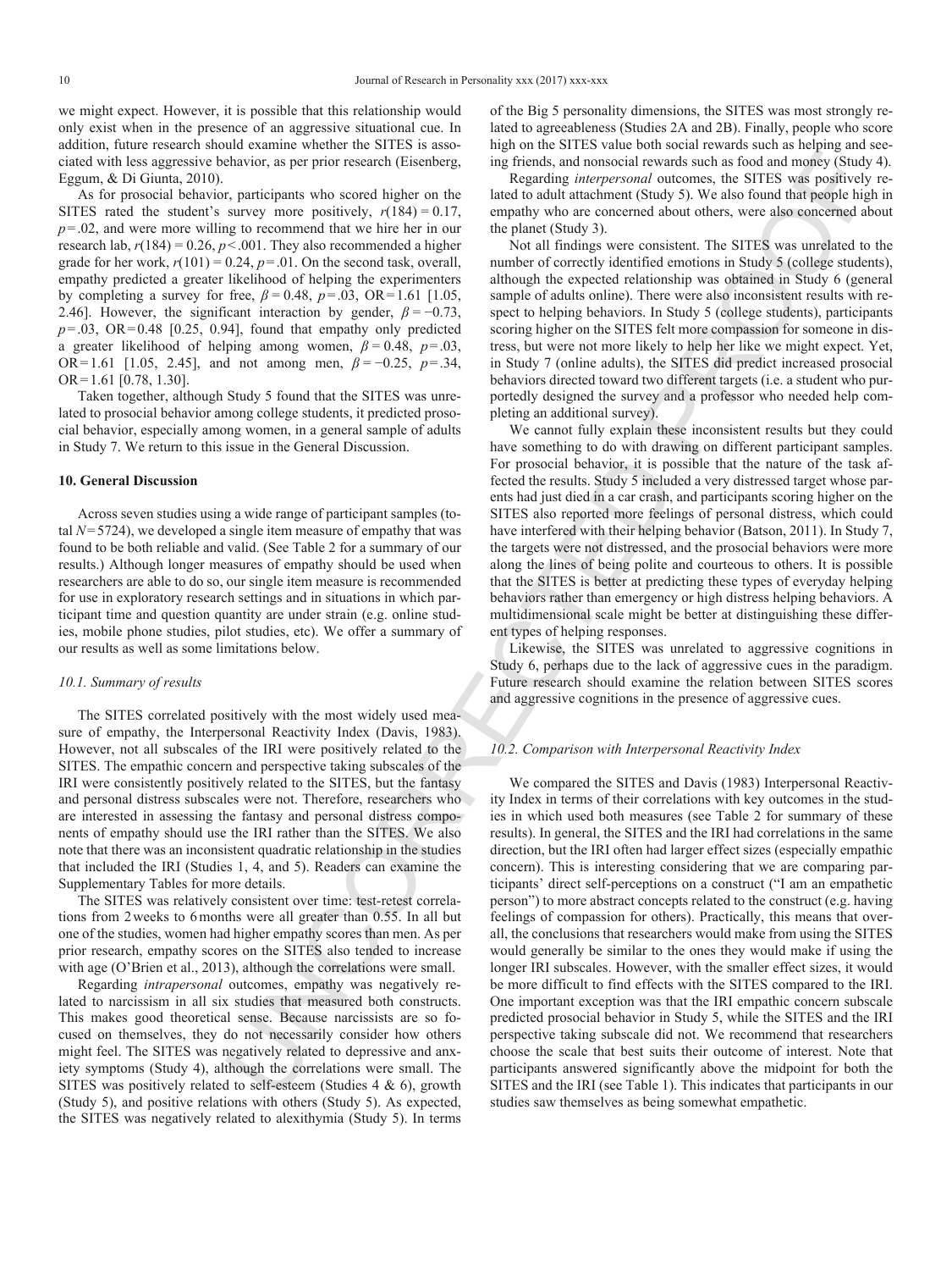#### *10.3. Limitations*

The primary limitation of the SITES is that it does not assess the different dimensions or facets of empathy. We note that single-item measures typically suffer from this limitation as only one item is being used to measure a construct and therefore multiple facets cannot be measured. Although the SITES does predict theoretically relevant behaviors, it is not as comprehensive as longer measures because it consists of only a single item. Thus, when statistical power is low or effect-size estimates are expected to be small, a longer measure of empathy is recommended. Researchers who are interested in detecting minute differences in empathy levels should also use a longer measure. Thus, we believe that this single item measure should only be used when it would be difficult or impossible to include a longer empathy scale.

There may also be limits to the generalizability of our results. Future research should examine whether the results we reported generalize across different populations, especially in other cultures, since the meaning of empathy may depend upon one's culture. Future research should also continue to test the validity of the SITES using different measures than we used in the current studies.

#### *10.4. Conclusion*

Is of representation to the state in the state in the state in the state in the state in the state in the state in the state in the state in the state in the state in the state in the state in the state in the state in th Although longer measures of empathy exist (e.g., IRI), there are situations when the SITES might be useful. For example, single-item scales can be useful for studies in which every single question counts in terms of time or participant attention levels (e.g. online studies, large nationally representative surveys, field studies in which a single page on a clipboard is an ideal survey length). In addition, this measure might be useful when using interactive electronic data collection techniques such as text messaging, EMA, or smartphone surveys, in which each response given takes effort for participants. Yet, in typical laboratory settings, we recommend the use of longer empathy scales. Future studies will help us to better understand the predictive properties of the SITES, but for now, the SITES is one useful tool that can help to assess the complex aspects of empathy with one single item that can be completed in seconds. As Theodore Roosevelt noted, "No one cares how much you know, until they know how much you care." The SITES provides a short and valid measure of how empathic and caring people are.

#### **Acknowledgement**

We thank the John Templeton Foundation (grants #47993 and 57942 to Konrath and Bushman), and the National Institutes for Health (1R21-HD-073549-01A1: NICHD and 1R01-CA-180015: NCI to Konrath) for support while writing this manuscript. All authors contributed to study design, data collection, and manuscript writing. Data analyses were primarily conducted by the first author. Note that we did not preregister any of these studies.

# **Appendix A. Supplementary material**

Supplementary data associated with this article can be found, in the online version, at https://doi.org/10.1016/j.jrp.2017.11.009.

#### **References**

Anderson, C.A., Carnagey, N.L., Eubanks, J., 2003. Exposure to violent media: The effects of songs with violent lyrics on aggressive thoughts and feelings. Journal of Personality and Social Psychology 84, 960–971.

- Bagby, R.M., Parker, J.D.A., Taylor, G.J., 1994. The twenty-item Toronto Alexithymia scale—I. Item selection and cross-validation of the factor structure. Journal of Psychosomatic Research 38 (1), 23–32. https://doi.org/10.1016/ 0022-3999(94)90005-1.
- Bagby, R.M., Taylor, G.J., Parker, J.D.A., 1994. The twenty-item Toronto Alexithymia scale—II. Convergent, discriminant, and concurrent validity. Journal of Psychosomatic Research 38 (1), 33–40. https://doi.org/10.1016/0022-3999(94)90006-x.
- Bartholomew, K., Horowitz, L.M., 1991. Attachment styles among young adults: A test of a four-category model. Journal of Personality and Social Psychology 61 (2), 226–244.
- Batson, C.D., 2011. Altruism in humans. Oxford University Press.
- Batson, C.D., Batson, J.G., Griffitt, C.A., Barrientos, S., Brandt, J.R., Sprengelmeyer, P., Bayly, M.J., 1989. Negative-state relief and the empathy—altruism hypothesis. Journal of Personality and Social Psychology 56 (6), 922.
- Batson, C.D., Batson, J.G., Slingsby, J.K., Harrell, K.L., Peekna, H.M., Todd, R.M., 1991. Empathic joy and the empathy-altruism hypothesis. Journal of Personality and Social Psychology 61 (3), 413.
- Berenguer, J., 2007. The effect of empathy in proenvironmental attitudes and behaviors. Environment and Behavior 39 (2), 269–283.
- Britton, P.C., Fuendeling, J.M., 2005. The relations among varieties of adult attachment and the components of empathy. The Journal of Social Psychology 145 (5), 519–530.
- Bushman, B.J., Baumeister, R.F., 2002. Does self-love or self-hate lead to violence?. Journal of Research in Personality 36 (6), 543–545.
- Bushman, B.J., Moeller, S.J., Konrath, S., Crocker, J., 2012. Investigating the link between liking versus wanting self-esteem and depression in a nationally representative sample of American Adults. Journal of Personality 80 (5), 1453–1469.
- Cusi, A.M., MacQueen, G.M., Spreng, R.N., McKinnon, M.C., 2011. Altered empathic responding in major depressive disorder: Relation to symptom severity, illness burden, and psychosocial outcome. Psychiatry Research 188 (2), 231–236.
- Davis, M., 1983. Measuring individual differences in empathy: Evidence for a multidimensional approach. Journal of Personality and Social Psychology 44 (1), 113–126. https://doi.org/10.1037/0022-3514.44.1.113.
- Diener, E., Emmons, R.A., Larsen, R.J., Griffin, S., 1985. The satisfaction with life scale. Journal of Personality Assessment 49 (1), 71–75.
- Donnellan, M.B., Oswald, F.L., Baird, B.M., Lucas, R.E., 2006. The mini-IPIP scales: Tiny-yet-effective measures of the Big Five factors of personality. Psychological Assessment 18 (2), 192.
- Eagly, A.H., 2009. The his and hers of prosocial behavior: An examination of the social psychology of gender. American Psychologist 64 (8), 644–658.
- Eisenberg, N., Eggum, N.D., Di Giunta, L., 2010. Empathy-Related Responding: Associations with Prosocial Behavior, Aggression, and Intergroup Relations. Social Issues and Policy Review 4 (1), 143–180.
- Gosling, S.D., Rentfrow, P.J., Swann Jr., W.B., 2003. A very brief measure of the Big-Five personality domains. Journal of Research in Personality 37 (6), 504–528.
- Hepper, E.G., Hart, C.M., Sedikides, C., 2014. Moving Narcissus: Can Narcissists Be Empathic?. Personality and Social Psychology Bulletin 40 (9), 1079–1091. https:// doi.org/10.1177/0146167214535812.
- Konrath, S., Bushman, B., Campbell, W.K., 2006. Attenuating the link between threatened egotism and aggression. Psychological Science 17 (11), 995–1001, doi: PSCI1818 [pii]10.1111/j.1467-9280.2006.01818.x.
- Konrath, S., Corneille, O., Bushman, B.J., Luminet, O., 2014. The relationship between narcissistic exploitativeness, dispositional empathy, and emotion recognition abilities. Journal of Nonverbal Behavior 38 (1), 129–143. https://doi.org/10. 1007/s10919-013-0164-y.
- Konrath, S., Falk, E., Fuhrel-Forbis, A., Ho, S., Liu, M., Swain, J.E., Walton, M., 2015. Can Text Messages Increase Empathy and Prosocial Behavior? The Development and Initial Validation of Text to Connect. PLoS ONE 10 (9), e0137585.
- Konrath, S., Grynberg, D., 2016. The positive (and negative) psychology of empathy. In: Watt, D., Panksepp, J. (Eds.), The neurobiology and psychology of empathy. Nova Science Publishers Inc.
- Konrath, S., Meier, B., Bushman, B., 2014. Development and validation of the Single Item Narcissism Scale (SINS). PLoS ONE 9 (8), e103469.
- Lee, I.A., & Preacher, K.J. (2013). Calculation for the test of the difference between two dependent correlations with one variable in common [Computer software]. Available from <http://quantpsy.org>.

, .

- Melchers, M.C., Li, M., Haas, B.W., Reuter, M., Bischoff, L., Montag, C., 2016. Similar personatliy patterns are associated with empathy in four difference countries. Frontiers in Psychology 7, 290.
- Mikulincer, M., Gillath, O., Halevy, V., Avihou, N., Avidan, S., Eshkoli, N., 2001. Attachment theory and rections to others' needs: Evidence that activiation of the sense of attachment security promotes empathic responses. Journal of Personality and Social Psychology 81 (6), 1205.
- Milfont, T.L., Sibley, C.G., 2016. Empathic and social dominance orientations help explain gender differences in environmentalism: A one-year Bayesian mediation analysis. Personality and Individual Differences 90, 85–88.
- Mooradian, T.A., Davis, M., Matzler, K., 2011. Dispositional empathy and the hierarchical structure of personality. American Journal of Psychology 124 (1), 99–109.